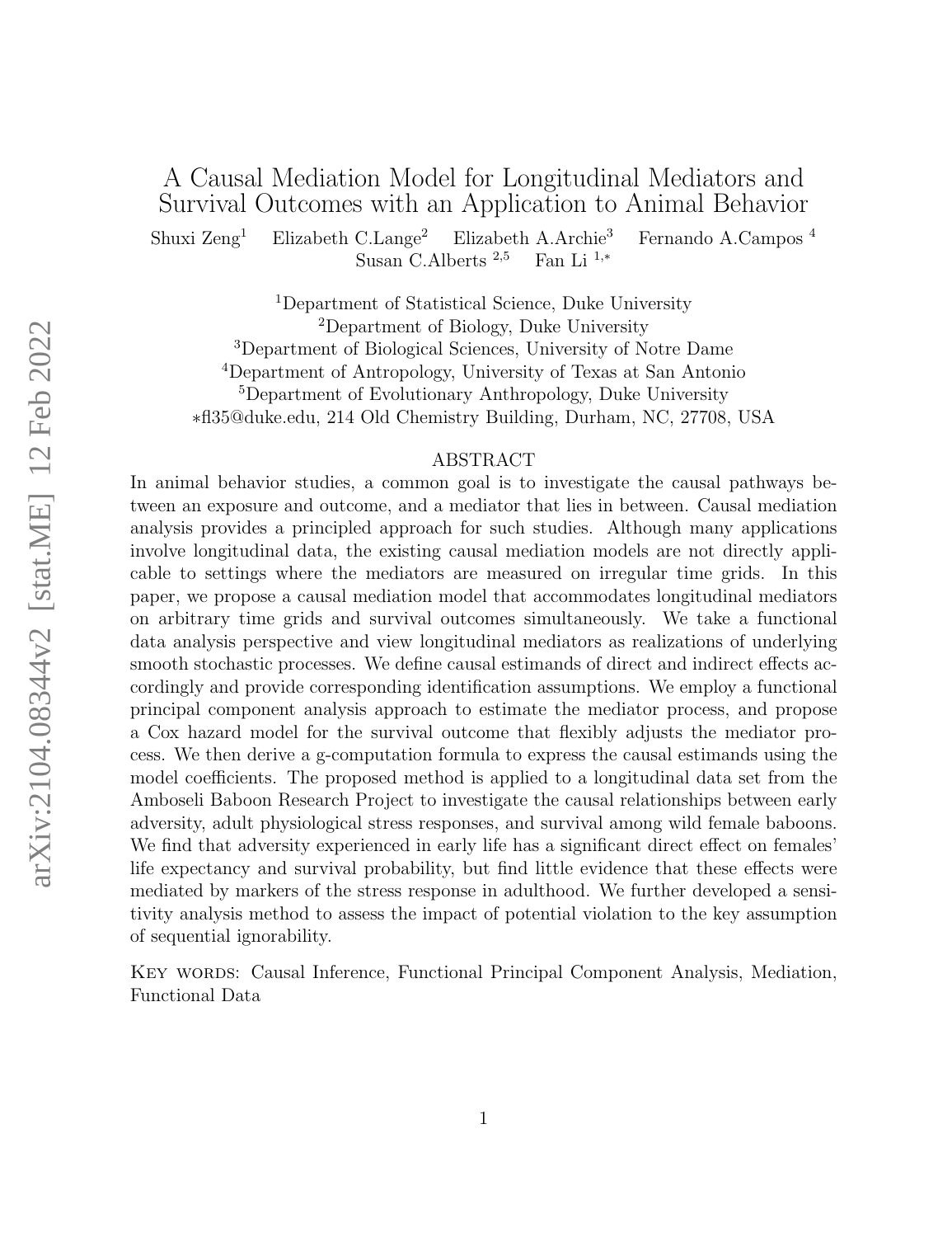### 1 Introduction

A common pursuit in biological studies is to understand mediation, that is, the causal relationships between an exposure or treatment  $Z$ , an outcome  $Y$ , and an intermediate variable (i.e. mediator) M that lies on the causal path between  $Z$  and  $Y$ . As a motivating example, consider an animal behavior study where we want to investigate the effect of early life adversity on survival outcomes, and how that effect is mediated through hormonal markers of the stress response in wild adult baboons. The classic mediation analysis method is the Baron-Kenny method, which fits two linear structural equation models (SEMs)—one on Y predicted by  $Z, M$  and one on M predicted by  $Z$ —and interprets specific model coefficients as causal effects [\(Baron and Kenny](#page-21-0) [1986;](#page-21-0) [MacKinnon](#page-23-0) [2012\)](#page-23-0). Recently there is a surge of research in combining the potential outcome framework for causal inference [\(Neyman](#page-24-0) [1923;](#page-24-0) [Rubin](#page-25-0) [1974\)](#page-25-0) and the Baron-Kenny method [\(Robins and Greenland](#page-24-1) [1992;](#page-24-1) [Pearl](#page-24-2) [2001;](#page-24-2) [Sobel](#page-25-1) [2008;](#page-25-1) [Imai et al.](#page-22-0) [2010b;](#page-22-0) [Tchetgen Tch](#page-25-2)[etgen and Shpitser](#page-25-2) [2012;](#page-25-2) [Daniels et al.](#page-21-1) [2012;](#page-21-1) [VanderWeele](#page-25-3) [2016\)](#page-25-3). In particular, [Imai](#page-22-0) [et al.](#page-22-0) [\(2010b\)](#page-22-0) proved that the Baron-Kenny estimator can be interpreted as a causal mediation estimator given a set of structural assumptions under the potential outcome framework. It has since led to many new methodological advancements and applications to disciplines beyond the traditional domains of SEM, including imaging, neuroscience, and environmental health [\(Lindquist and Sobel](#page-23-1) [2011;](#page-23-1) [Lindquist](#page-23-2) [2012;](#page-23-2) [Zigler et al.](#page-26-0) [2012;](#page-26-0) [Kim et al.](#page-23-3) [2017,](#page-23-3) [2019\)](#page-22-1). Advanced Bayesian modeling for mediation analysis has been also been developed [\(Daniels et al.](#page-21-1) [2012;](#page-21-1) [Kim et al.](#page-23-3) [2017,](#page-23-3) [2018\)](#page-22-2). Comprehensive reviews on causal mediation analysis are given in [VanderWeele](#page-25-4) [\(2015\)](#page-25-4) and in [Nguyen et al.](#page-24-3) [\(2020\)](#page-24-3).

Traditionally in mediation analysis the exposure  $Z$ , mediator  $M$  and outcome  $Y$  are all measured at a single time point. Recent studies increasingly involve time-varying data, where at least one of the triplet  $(Z, M, Y)$  is measured repeatedly and the data pattern varies in specific applications. For example, in health studies, subjects' clinical information is often measured in multiple scheduled visits. However, the majority of causal mediation research with time-varying data focuses on regularly observed data [\(van der Laan and Petersen](#page-25-5) [2008;](#page-25-5) [Roth and MacKinnon](#page-25-6) [2012;](#page-25-6) [Lin et al.](#page-23-4) [2017a;](#page-23-4) [Vander-](#page-25-7)[Weele and Tchetgen Tchetgen](#page-25-7) [2017\)](#page-25-7), and the analysis often utilizes marginal structural models [\(Robins et al.](#page-24-4) [2000\)](#page-24-4). Another line of research takes a functional data analysis perspective [\(Ramsay and Silverman](#page-24-5) [2005\)](#page-24-5) when the observations are made on a dense grid. For example, motivated by applications in neuroimaging, [Lindquist](#page-23-2) [\(2012\)](#page-23-2) and [Zhao et al.](#page-26-1) [\(2018\)](#page-26-1) view densely recorded functional magnetic resonance imaging (fMRI) mediators as functional data, and employed functional models as SEMs.

None of the above methods is directly applicable to irregular longitudinal data. We can view sparse irregular longitudinal data from a missing data perspective, where each subject has an inherent value at any time point, but only a small number of these values are observed at irregular times. Therefore, any statistical analysis would in effect require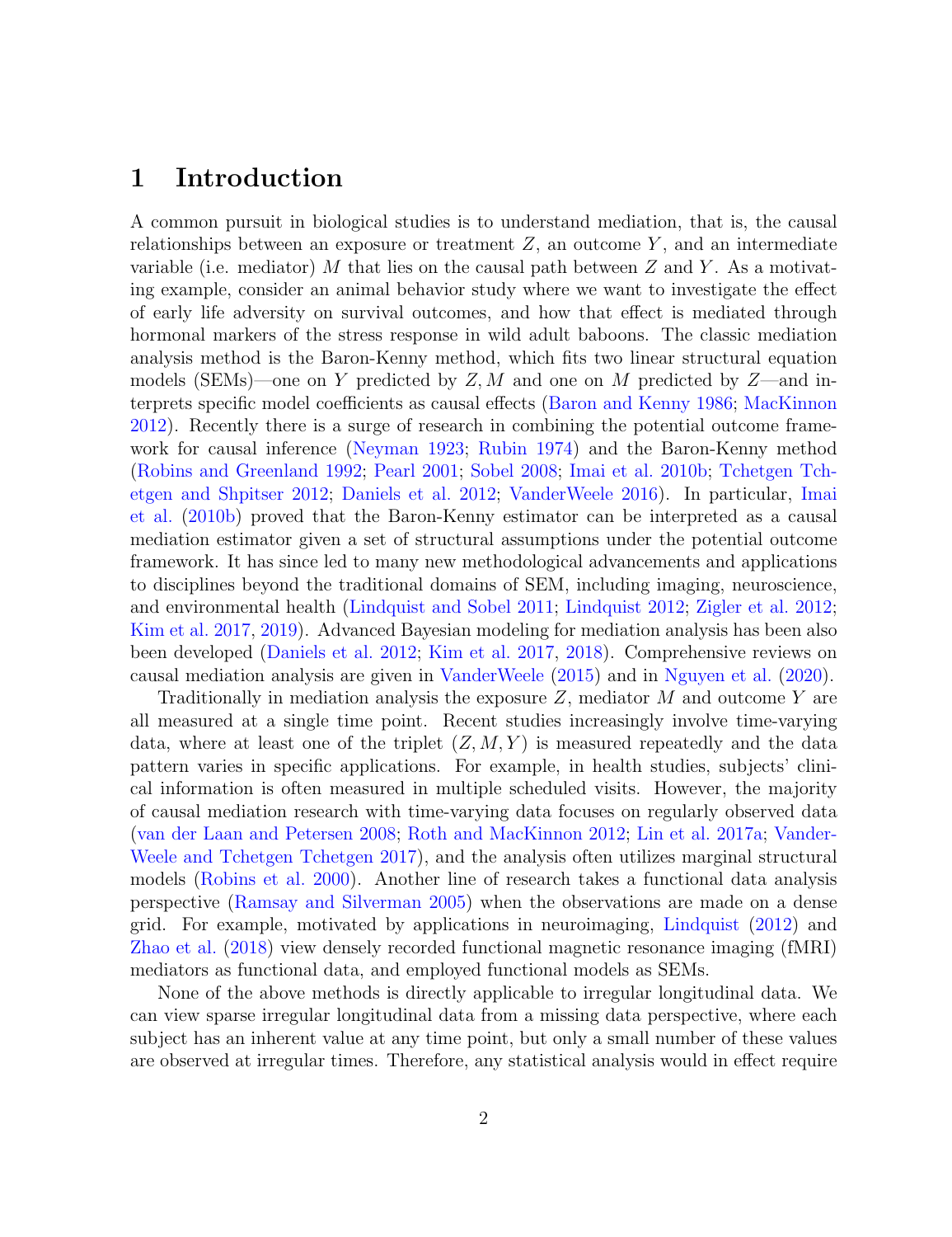imputing the unobserved values. A simple method is to impute via "last observation carried forward" or the mean values between two consecutive observations. However, drawbacks of such näive methods are well documented in the literature on missing data (e.g. [Lachin](#page-23-5) [2016;](#page-23-5) [Saha and Jones](#page-25-8) [2009\)](#page-25-8). In particular, such methods implicitly assume that distribution of the missing data is exactly the same as that of the observed values, which is rarely true. Besides subject to large bias, these methods also fail to capture the dynamic nature of longitudinal data and tend to underestimate the uncertainty. Instead alternative model-based approaches are often more preferable. Specific to the context of modeling sparse irregular longitudinal data, the state-of-the-art method is the functional principal component analysis (FPCA) model [\(Yao et al.](#page-26-2) [2005;](#page-26-2) [Jiang and Wang](#page-22-3) [2010,](#page-22-3) [2011;](#page-22-4) [Han et al.](#page-22-5) [2018;](#page-22-5) [Kowal and Bourgeois](#page-23-6) [2020\)](#page-23-6). This method treats the observed trajectories as realizations of underlying stochastic processes, and represents them as the sum of a few dominant functional principal components and consequently one can impute the entire process for any subject. The FPCA model possesses desirable theoretical properties and has achieved much success in empirical applications. [Zeng et al.](#page-26-3) [\(2021\)](#page-26-3) applied the FPCA method to causal mediation analysis with sparse longitudinal data. Specifically, they view the time-varying mediators and outcomes arising from a respective underlying stochastic process, and rigorously define corresponding causal estimands, and then imposed a FPCA model to the observed time-varying trajectories to estimate the estimands. In our specific application, such a functional model is natural from a scientific perspective because it is reasonable to contemplate animal behavior and physiology to follow an underlying smooth process and are observed with random errors. And thus to study the population pattern, it is key to impose a flexible model that can capture the dynamic feature of such smooth processes.

[Zeng et al.](#page-26-3) [\(2021\)](#page-26-3) focused on continuous outcomes, while survival outcomes are common in real applications, which is the focus of this paper. It is challenging to handle longitudinal mediators and survival outcomes simultaneously [\(Lange et al.](#page-23-7) [2012;](#page-23-7) [Vander-](#page-25-9)[Weele](#page-25-9) [2011\)](#page-25-9). The existing related literature focuses on regular longitudinal mediators [\(Zheng and van der Laan](#page-26-4) [2017;](#page-26-4) [Lin et al.](#page-23-8) [2017b\)](#page-23-8). There are two main complications in analyzing time-varying mediators with survival outcomes. First, the mediator value for a subject is not well-defined after that subject dies and thus the so-called cross-world counterfactual mediator values—key to causal mediation formulation—may sometimes be ill-defined. Second, the mediator is measured repeatedly over time, and prior survival is a prerequisite for later measurements and thus is a post-treatment confounder [\(Didelez](#page-21-2) [2019a](#page-21-2)[,b;](#page-21-3) [Vansteelandt et al.](#page-26-5) [2019\)](#page-26-5). [Didelez](#page-21-3) [\(2019b\)](#page-21-3) tackled these problems by separating the primary treatment into a treatment on mediator and a treatment on outcome, and provided corresponding identification assumptions.

In this paper, we extend the functional data analysis method in [Zeng et al.](#page-26-3) [\(2021\)](#page-26-3) to accommodate longitudinal mediators on an arbitrary grid with a survival outcome. Viewing the longitudinal mediator observations as functional data provides a principled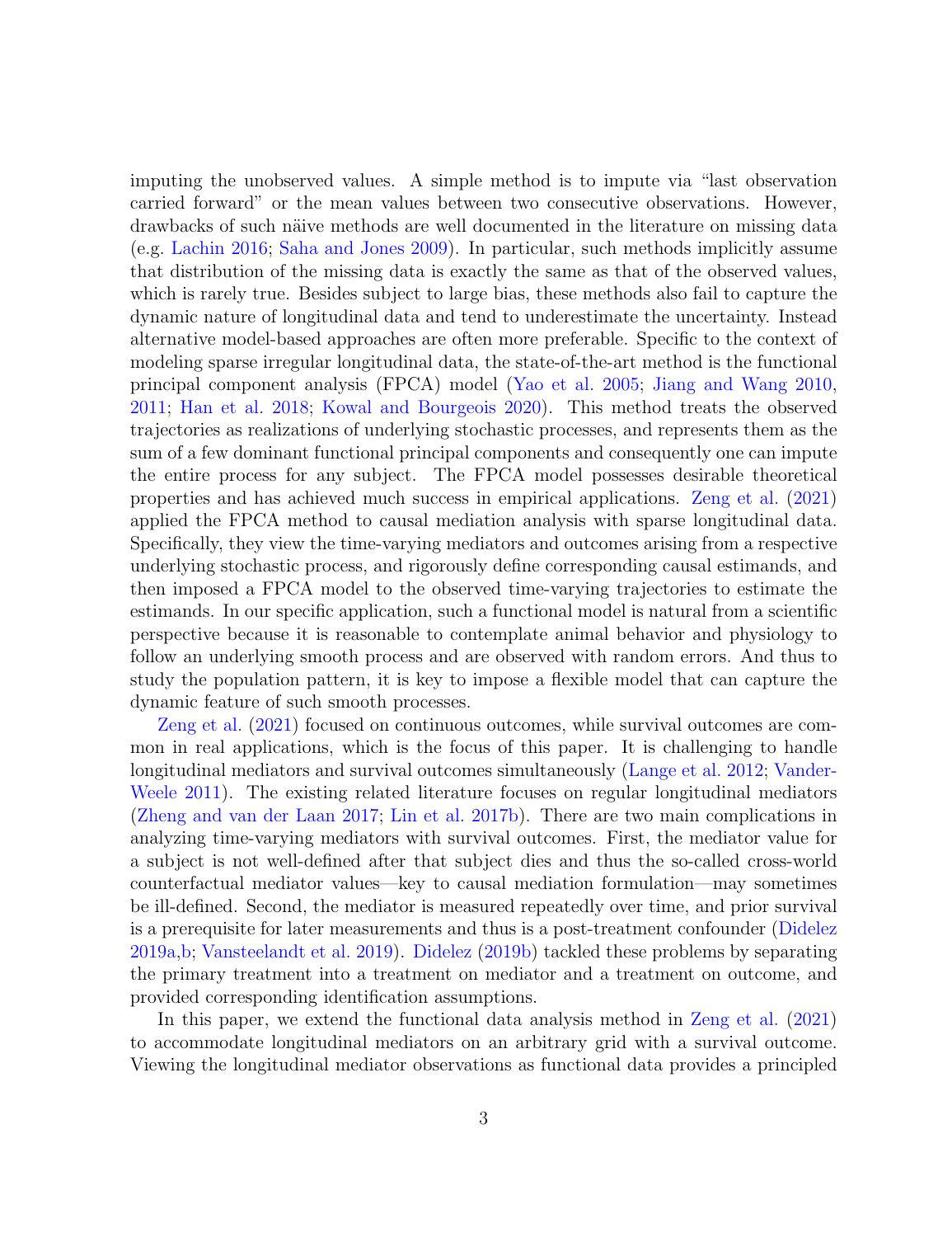and flexible way to adjust for the correlation between time-varying mediators and directly model its relationship with the survival outcomes, and also bypasses the two aforementioned complications (elaborated in Section [4\)](#page-11-0). We define relevant causal estimands and provide assumptions for nonparametrically identifying these estimands (Section [3\)](#page-6-0). For estimation, we proceed under the two-SEM mediation framework [\(Imai et al.](#page-22-0) [2010b\)](#page-22-0). Similar to [Zeng et al.](#page-26-3) [\(2021\)](#page-26-3), we specify a Bayesian functional principal component analysis (FPCA) model [\(Kowal and Bourgeois](#page-23-6) [2020\)](#page-23-6) to project the mediator trajectories to a low-dimensional representation and impute the underlying mediator process. We also specify a Cox proportional hazard model for the survival outcome, and derive an analytical formula to express the causal estimands by the model coefficients using g-computation [Robins](#page-24-6) [\(1986\)](#page-24-6) (Section [4\)](#page-11-0). We apply the proposed method to a prospective and longitudinal observational data set from the Amboseli Baboon Research Project [\(Alberts and](#page-20-0) [Altmann](#page-20-0) [2012\)](#page-20-0) (Section [5\)](#page-14-0). We further developed a sensitivity analysis method to assess the impact of potential violations to the key assumption of sequential ignorability (Section [7\)](#page-19-0).

## 2 Motivating Application: Early Adversity, Physiological Stress, and Survival

#### 2.1 Biological Background

Experiences during early life and adulthood can have profound effects on adult health and survival. For example, negative socioenvironmental conditions during childhood are linked to dysregulation of the stress response and poor adult survival in humans [\(Berens](#page-21-4) [et al.](#page-21-4) [2017;](#page-21-4) [Evans et al.](#page-21-5) [2013;](#page-21-5) [Felitti et al.](#page-21-6) [1998;](#page-21-6) [Miller et al.](#page-24-7) [2009,](#page-24-7) [2011;](#page-24-8) [Petruccelli](#page-24-9) [et al.](#page-24-9) [2019\)](#page-24-9). In addition, dysregulation of the stress response in adulthood leading to altered glucocorticoid (GC) hormone profiles is hypothesized to reduce lifespan in humans [\(Adam et al.](#page-20-1) [2017;](#page-20-1) [Hertzman](#page-22-6) [1999;](#page-22-6) [Miller et al.](#page-24-8) [2011;](#page-24-8) [Schoenle et al.](#page-25-10) [2021\)](#page-25-10) and is known to do so in wild baboons [\(Campos et al.](#page-21-7) [In Press\)](#page-21-7). Can we identify the major mediators of early life adversity's effects on adult survival? On the one hand, the effects of early life adversity may be concentrated in one or several relatively simple health indices in adulthood, specifically dysregulation of the stress response [\(Hertzman](#page-22-6) [1999;](#page-22-6) [Miller et al.](#page-24-8) [2011\)](#page-24-8). In this case, we would predict that GC hormone profiles are a major mediator of the link between early adversity and survival. On the other hand, the effects of early adversity may be diffuse and multi-factorial, and/or variation in the adult stress response may have multiple causes, leading to very weak mediation by GC hormone profiles in the link between early adversity and survival. No studies to date have been able to unambiguously link real time data on early life adversity, dysregulation of the stress response in adulthood (via assessment of adult GC profiles), and survival in the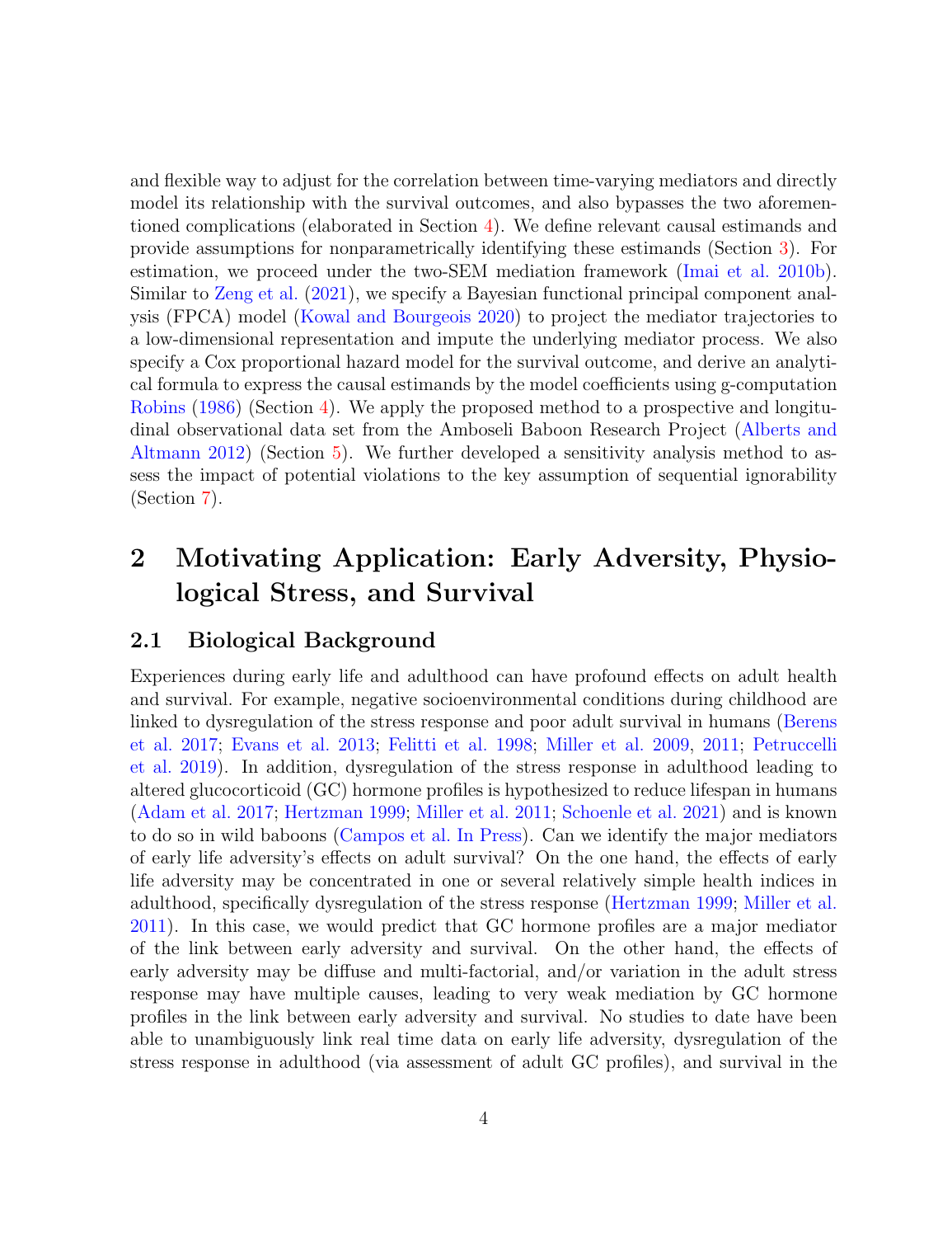same individuals. Therefore, the relative importance of early life adversity versus any independent effects of adult physiology in determining survival remains unclear [\(Boyce](#page-21-8) [and Hertzman](#page-21-8) [2018;](#page-21-8) [Harris](#page-22-7) [2019;](#page-22-7) [Warren](#page-26-6) [2009\)](#page-26-6).

#### <span id="page-4-0"></span>2.2 Data

In this paper, we investigate the causal mediation relationship between early adversity, GC hormone profiles, and survival. We use data from a well-studied population of savannah baboons in the Amboseli ecosystem in Kenya. Founded in 1971, the Amboseli Baboon Research Project has prospective longitudinal data on early life experiences, and fine-grained longitudinal data on adult fecal GC concentrations [\(Alberts and Altmann](#page-20-0) [2012\)](#page-20-0).

Our study sample includes 199 female baboons and 11914 observations in total. Survival was assessed for each female baboon starting at age 4 years, but GC hormone concentrations were measured only for females that had reached menarche (average age at menarche  $= 4.73 \pm 0.56$  years). For each subject, we had information on the experience of six sources of early adversity (i.e., exposure) [\(Tung et al.](#page-25-11) [2016;](#page-25-11) [Rosenbaum et al.](#page-25-12) [2020\)](#page-25-12): drought, maternal death, close-in-age younger sibling, high group density, low maternal rank, and maternal social isolation. While only a small proportion of baboons experienced any given source of early adversity, most baboons experienced at least one source of early adversity. In our analysis we also create a binary exposure variable that indicates whether a baboon experienced any source of adversity.

The mediator is each baboon's GC hormone profile across adulthood. These profiles are measured by assessing GC concentrations in fecal samples. For wild baboons, the GC hormone is recorded based on opportunistic collection of fecal samples and is thus measured on an irregular grid. The values of GC range from  $7.51 \text{ ng/cm}$  to  $982.87$ ng/gm with mean value at 76.90 ng/gm and standard deviation 39.58 ng/gm. We record the age of the subject at each sample collection as the time index for within-individual observations on GC concentrations. The frequency of observations and time grids of the mediator trajectories vary significantly between baboons: we have on average 59.86 GC observations of each baboon, but the number of observations of a single baboon ranges from 3 to 284. Figure [1](#page-5-0) shows the mediator trajectories of two randomly selected baboons (with codenames "ABB" and "SCE") in the sample.

The survival time is measured in years. Figure [2](#page-5-1) shows the Kaplan-Meier estimates of the survival function in groups with different number of early adversities. Clearly the baboons experiencing fewer early adversities have better chance of survival. In particular, baboons who experienced two or more early adversities have a sharply decreased survival probability compared with those who had fewer adversities.

The time-varying covariates include reproductive state (i.e. cycling, pregnant, or lactating), density of the social group, group density squared [\(Markham et al.](#page-24-10) [2015\)](#page-24-10),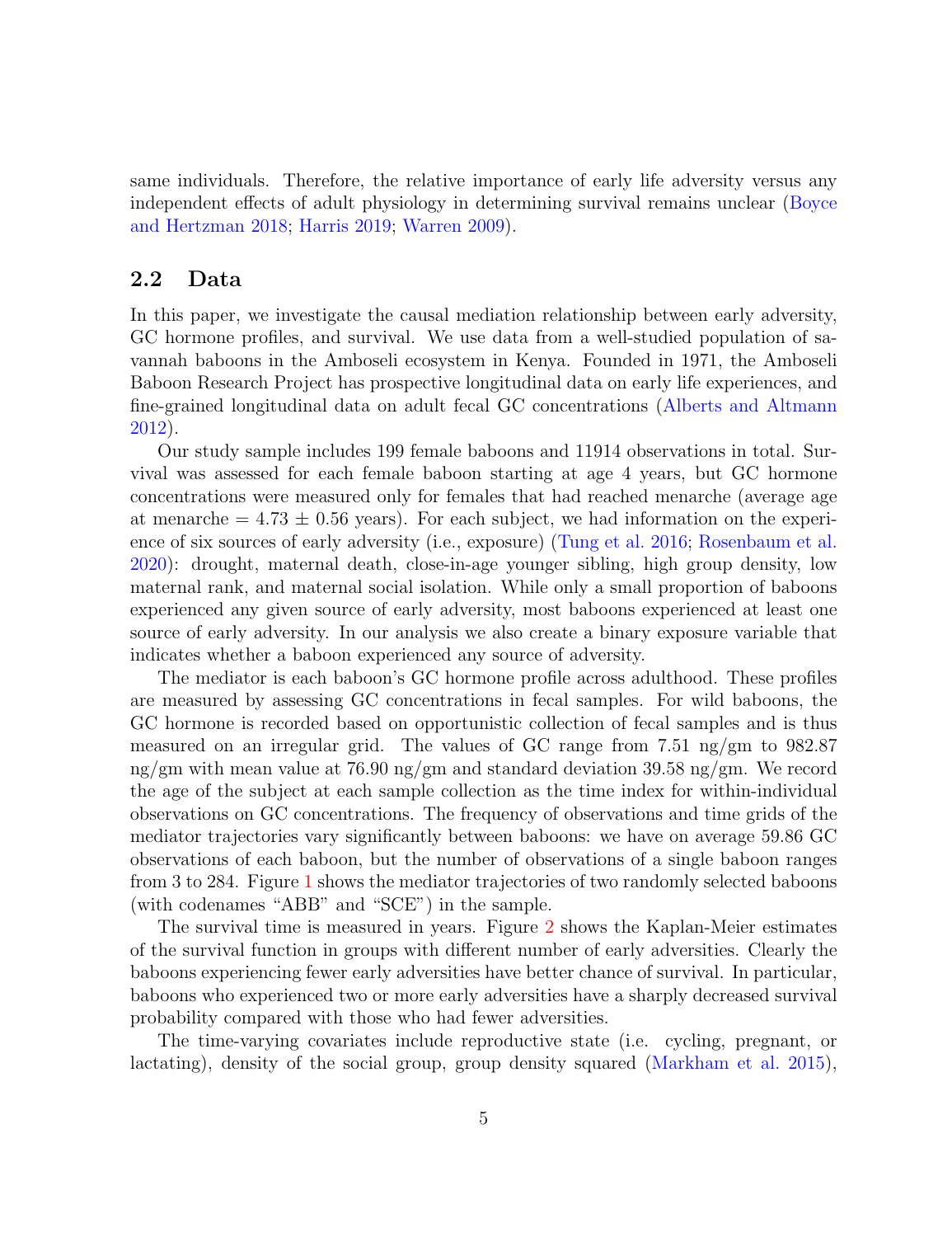<span id="page-5-0"></span>

<span id="page-5-1"></span>Figure 1: Irregular and sparse GC observations (log transformed) for two randomly selected baboons in the sample.



Figure 2: Kaplan-Meier estimates of survival function in groups with different number of early adversities.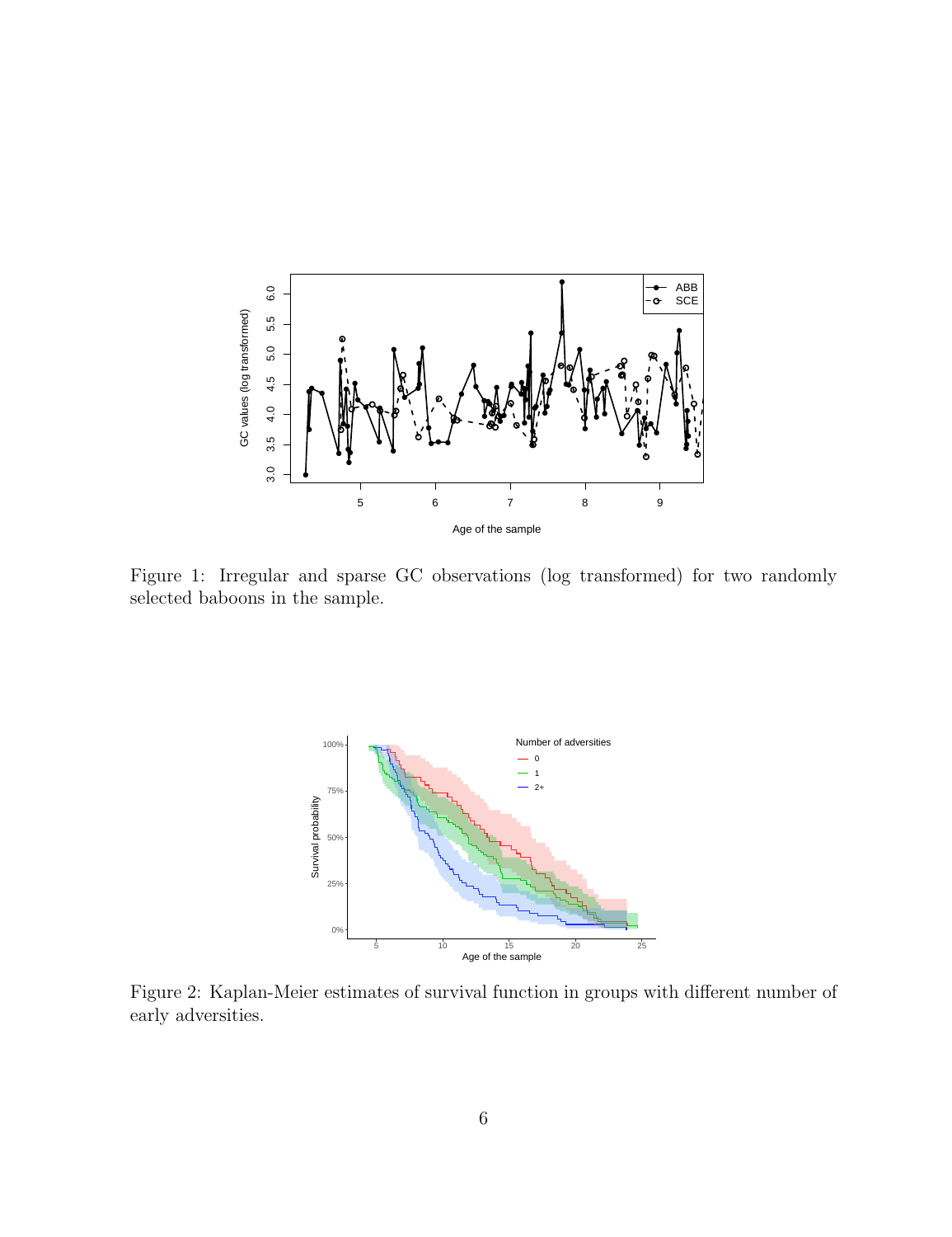max ambient temperature in the 30 days before the fecal sample was collected, whether the sample was collected in wet or dry season, the deviation in rainfall from expected during the three months prior to sample collection, storage time as fecal powder (time between collection of fecal sample and methanol extraction), storage time in methanol (time between methanol extraction and GC measurement), proportional dominance rank, and whether the focal female was top ranked or not. All these covariates are deemed important to wild baboons's physiology and behavior. More information can be found in [Rosenbaum et al.](#page-25-12) [\(2020\)](#page-25-12) and [Levy et al.](#page-23-9) [\(2020\)](#page-23-9).

### <span id="page-6-0"></span>3 Causal Estimands and Identification

#### 3.1 Setup and Causal Estimands

Suppose we have a sample of N subjects; each subject  $i$   $(i = 1, 2, \dots, N)$  is assigned to a treatment  $(Z_i = 1)$  or a control  $(Z_i = 0)$  group. For each subject i, we make observations at  $T_i$  time points  $\{t_{ij} \in [0, T], j = 1, 2, \cdots, T_i\}$ , and the interval between two consecutive time points can differ within and across subjects. At each time point  $t_{ij}$ , we measure a mediator  $M_{ij}$ , and a vector of p time-varying covariates  $\mathbf{X}_{ij} = (X_{ij,1}, \cdots, X_{ij,p})'$ . Let  $V_i$  denote the survival time and  $C_i$  be the censoring time. The survival time might be right censored when  $C_i \leq V_i$  so we observe  $\tilde{V}_i = \min(V_i, C_i)$  and the indicator that whether the subject failed within the study period  $\delta_i = \mathbf{1}_{V_i \leq C_i}$ . In summary, we observe  $(Z_i, M_{ij}, \mathbf{X}_{ij}, \tilde{V}_i, \delta_i), j = 1, 2, \cdots T_i$  for each subject i.

We view the observed mediator values drawn from a smooth underlying process  $M_i(t)$ ,  $t \in [0, T]$ , with errors drawn from Normal distribution:

$$
M_{ij} = M_i(t_{ij}) + \varepsilon_{ij}, \quad \varepsilon_{ij} \sim \mathcal{N}(0, \sigma_m^2). \tag{1}
$$

We aim to investigate the relationship between  $Z_i$ , the stochastic processes  $M_i(t)$ , and the survival outcome  $V_i$ . In particular, we wish to answer two questions: (a) how big is the causal impact of the treatment on the survival time, and (b) how much of that impact is mediated through the mediator process?

Following the standard notation of potential outcomes in causal inference [\(Imbens](#page-22-8) [and Rubin](#page-22-8) [2015\)](#page-22-8), we move the time index of the mediator process to the superscript:  $M_i(t) = M_i^t$  from now on. Also, we use bold font to denote a process until time t:  $\mathbf{M}_i^t \equiv \{M_i^s, s \leq t\} \in \mathcal{R}^{[0,t]}$ . Similarly, we denote covariates between the j<sup>th</sup> and j + 1<sup>th</sup> time point for subject i as  $\mathbf{X}_i^t = \{X_{i1}, X_{i2}, \cdots, X_{ij'}\}$  for  $t_{ij'} \leq t < t_{ij'+1}$ . Further, let  $\mathbf{M}_i^t(z) \in \mathcal{R}^{[0,t]}$  for  $z = 0,1$  and  $t \in [0,T]$ , be the potential values of the unobserved smooth mediator process for subject  $i$  until time  $t$  under the treatment status  $z$ ; let  $V_i(z, \mathbf{m}) \in \mathcal{R}^{[0,T]}$  be the potential survival time for subject i under the treatment status z and the mediator process taking value of  $\mathbf{m} \in \mathcal{R}^{[0,T]}$ . In particular,  $\mathbf{V}_i(z, \mathbf{M}_i^t(z'))$  is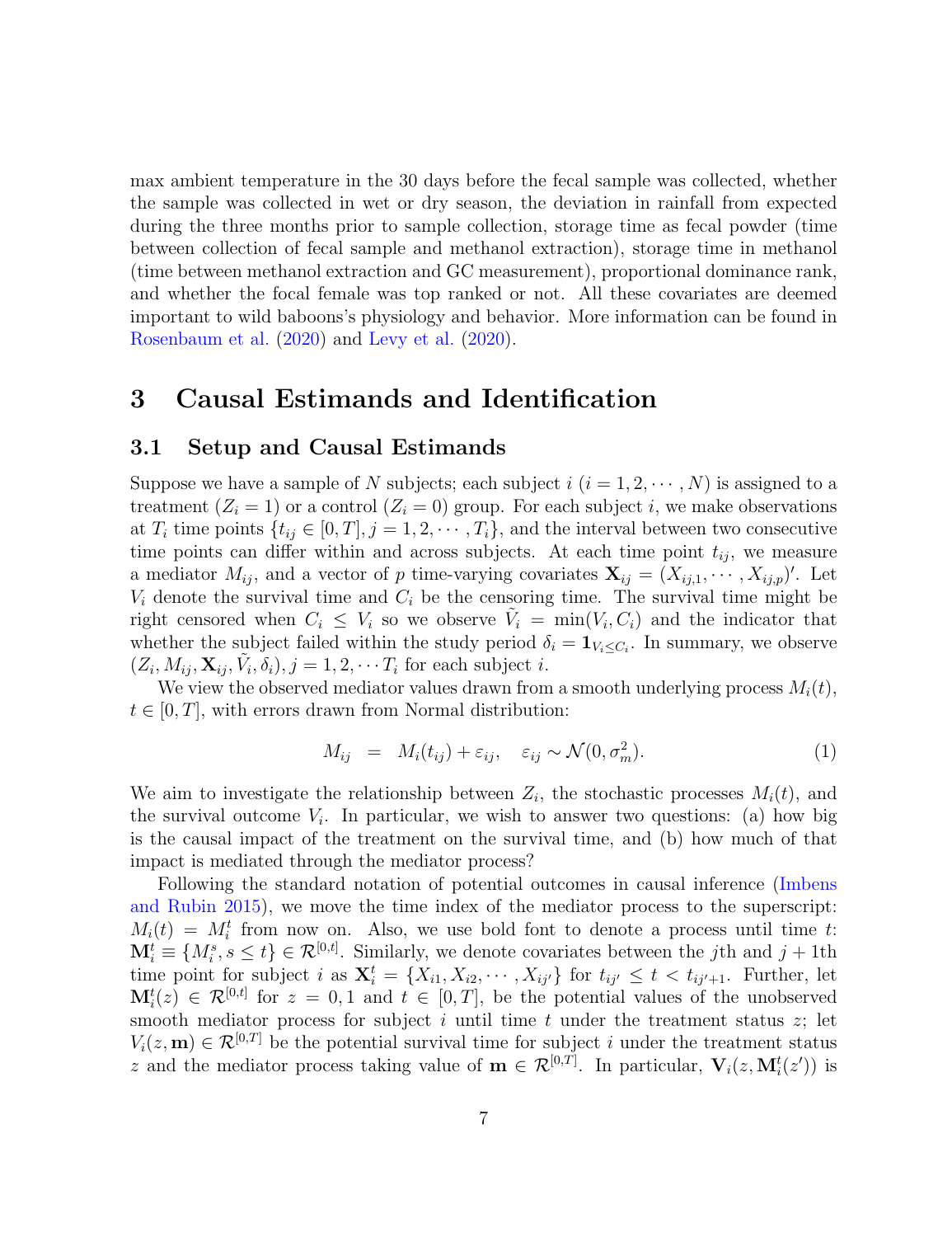the potential survival time corresponding to exposure  $z$  and the mediator value being the potential mediator under exposure  $z'$ . For each subject, we can only observe one realization from the potential mediator process and at most one potential survival time if not being censored:

$$
\mathbf{M}_i^t = \mathbf{M}_i^t(Z_i) = Z_i \mathbf{M}_i^t(1) + (1 - Z_i) \mathbf{M}_i^t(0),
$$
\n(2)

$$
V_i = V_i(Z_i, \mathbf{M}_i^T(Z_i)) = Z_i V_i(1, \mathbf{M}_i^T(1)) + (1 - Z_i) V_i(0, \mathbf{M}_i^T(0)).
$$
\n(3)

We define the survival function for the potential survival time when a subject's treatment status is z and the mediator process takes the value as if the subject was treated by  $z'$ , as  $S_{z,z'}(t)$ ,

$$
S_{z,z'}(t) = \Pr(V_i(z, \mathbf{M}_i^T(z')) > t), \text{for any } z, z' = 0, 1.
$$
 (4)

When  $z \neq z'$ , the potential outcome  $\mathbf{V}_i(z, \mathbf{M}_i^t(z'))$  is called *cross-world counterfactual* [\(Imai et al.](#page-22-9) [2010a\)](#page-22-9) because the initial intervention (one world) is different from the hypothetical intervention for the mediator (another world). Cross-world counterfactuals are philosophically controversial [\(Lok](#page-23-10) [2016;](#page-23-10) [Lok and Bosch](#page-23-11) [2021\)](#page-23-11); they are particularly problematic in survival outcomes: a subject may survive longer in 'one world' than in the other 'counterfactual world' so that the mediator value is not well-defined in one of those two worlds.

We define the total effect (TE) of the treatment on the expected survival time as:

$$
\tau_{\text{TE}}^{h,t} = E[h\{V_i(1,\mathbf{M}_i^T(1));t\} - h\{V_i(0,\mathbf{M}_i^T(0));t\}].
$$
\n(5)

where t is a fixed time point, and  $h(\cdot;t)$  is a function that transforms the survival outcome and thus defines causal estimands on different scales. For example, when  $h(x; t) = x \wedge t$ (i.e. the truncation function),  $\tau_{\text{TE}}^t$  compares the restricted mean survival time. If we let  $t \to \infty$ ,  $\tau_{\text{TE}}^t$  reduces to the standard average treatment effect (ATE) that compares the expected difference. When  $h(x;t) = 1_{\{x>t\}}$  (i.e. the at-risk function),  $\tau_{\text{TE}}^t$  becomes the comparison on survival probability. TE can be decomposed into direct and indirect effects [\(Robins and Greenland](#page-24-1) [1992;](#page-24-1) [Pearl](#page-24-2) [2001;](#page-24-2) [Imai et al.](#page-22-9) [2010a\)](#page-22-9). Specifically, we define the average causal mediation (or indirect) effect (ACME) and the average natural direct effect (ANDE): for  $z = 0, 1$ 

$$
\tau_{\text{ACME}}^{h,t}(z) \equiv E[h\{V_i(z, \mathbf{M}_i^T(1)); t\} - h\{V_i(z, \mathbf{M}_i^T(0)); t\}], \tag{6}
$$

$$
\tau_{\text{ANDE}}^{h,t}(z) \equiv E[h\{V_i(1, \mathbf{M}_i^T(z)); t\} - h\{V_i(0, \mathbf{M}_i^T(z)); t\}]. \tag{7}
$$

ACME and ANDE quantifies the portion in the TE that goes through and bypasses the mediators, respectively. ACME is also referred as the natural indirect effect [\(Pearl](#page-24-2) [2001\)](#page-24-2), or the *pure indirect effect* for  $\tau_{\text{ACME}}^{h,t}(0)$  and *total indirect effect* for  $\tau_{\text{ACME}}^{h,t}(1)$  [\(Robins and](#page-24-1) [Greenland](#page-24-1) [1992\)](#page-24-1). It is easy to verify that TE is the sum of ACME and ANDE:

$$
\tau_{\rm TE}^{h,t} = \tau_{\rm ACME}^{h,t}(z) + \tau_{\rm ANDE}^{h,t}(1-z), \quad z = 0, 1.
$$
 (8)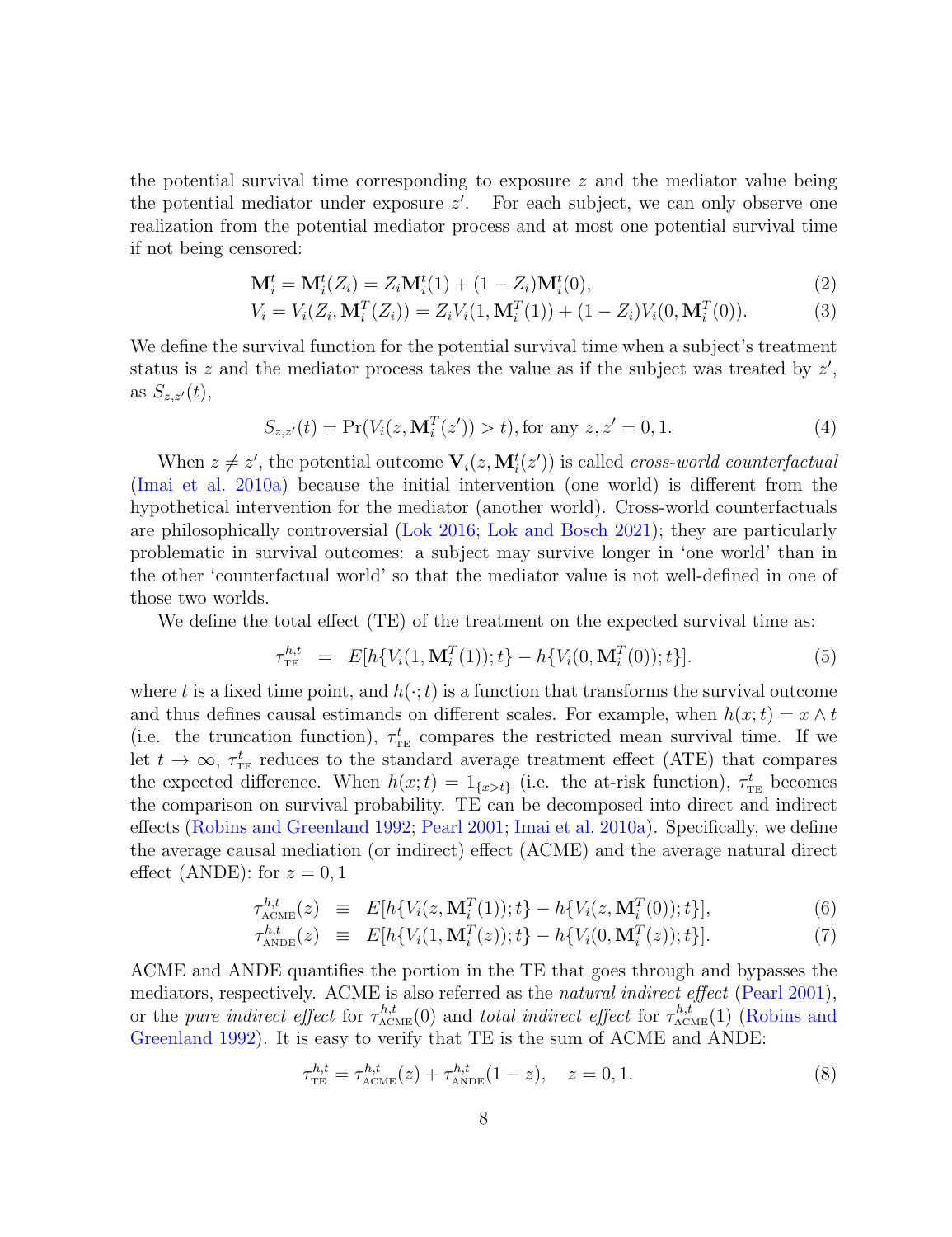Therefore, we only need to identify two of the three quantities  $\tau_{\text{TE}}^{h,t}$ ,  $\tau_{\text{ACME}}^{h,t}(z)$ ,  $\tau_{\text{ANDE}}^{h,t}(z)$ . In this paper, we estimate  $\tau_{TE}^{h,t}$  and  $\tau_{ACME}^{h,t}(z)$ , which can be expressed as functions of the survival function,  $S_{z,z'}(t)$ . Specifically, with the at-risk function  $h(x;t) = 1_{\{x>t\}}$ , we have

$$
\tau_{\rm TE}^{h,t} = \int_0^t \{S_{1,1}(u) - S_{0,0}(u)\} \mathrm{d}u, \quad \tau_{\rm ACME}^{h,t}(z) = \int_0^t \{S_{z,1}(u) - S_{z,0}(u)\} \mathrm{d}u,
$$

and with the truncation function  $h(x;t) = x \wedge t$ , we have

$$
\tau_{\rm TE}^{h,t} = S_{1,1}(t) - S_{0,0}(t), \quad \tau_{\rm ACME}^{h,t}(z) = S_{z,1}(t) - S_{z,0}(t).
$$

Further, for simplicity we only consider the estimands with  $h = x \wedge t$  and  $t = \infty$ , which contrasts the expected potential survival time. Alternative estimands such as difference in restricted mean or survival probability [\(VanderWeele](#page-25-9) [2011\)](#page-25-9) can be derived in a similar manner within our framework.

#### 3.2 Identification assumptions

Because we only observe a portion of all the potential outcomes, we need additional assumptions to identify causal estimands from the observed data. Below we present a set of assumptions that are sufficient for nonparametrically identifying ACME and ANDE .

The first assumption extends the standard ignorability (or unconfoundedness) assumption and rules out the unmeasured treatment-outcome confounding.

<span id="page-8-0"></span>Assumption 1 (Ignorability). Conditional on the observed covariates, the treatment is unconfounded with respect to the potential mediator process and the potential survival time:

$$
\{V_i(1,\mathbf{m}), V_i(0,\mathbf{m}), \mathbf{M}_i^t(1), \mathbf{M}_i^t(0)\} \perp Z_i \mid \mathbf{X}_i^t,
$$

for any t and  $\mathbf{m} \in \mathcal{R}^{[0,t]}$ .

In our application, Assumption [1](#page-8-0) indicates that there is no unmeasured confounding, conditioning on the observed covariates, between the early adversity, the process of adult physiological stress response, and survival. Equivalently, early adversity can be viewed as randomized among the baboons with similar covariates values. This assumption is likely to hold in our application because the early adversity events for the wild baboons were largely determined by nature. Assumption [1](#page-8-0) and two possible scenarios of violation are depicted by the directed acyclic graphs (DAG) in Figure [3a](#page-10-0) and [3b,](#page-10-0) respectively.

The second assumption generalizes the sequential ignorability assumption in [\(Imai](#page-22-0) [et al.](#page-22-0) [2010b;](#page-22-0) [Forastiere et al.](#page-21-9) [2018\)](#page-21-9) to the functional data setting.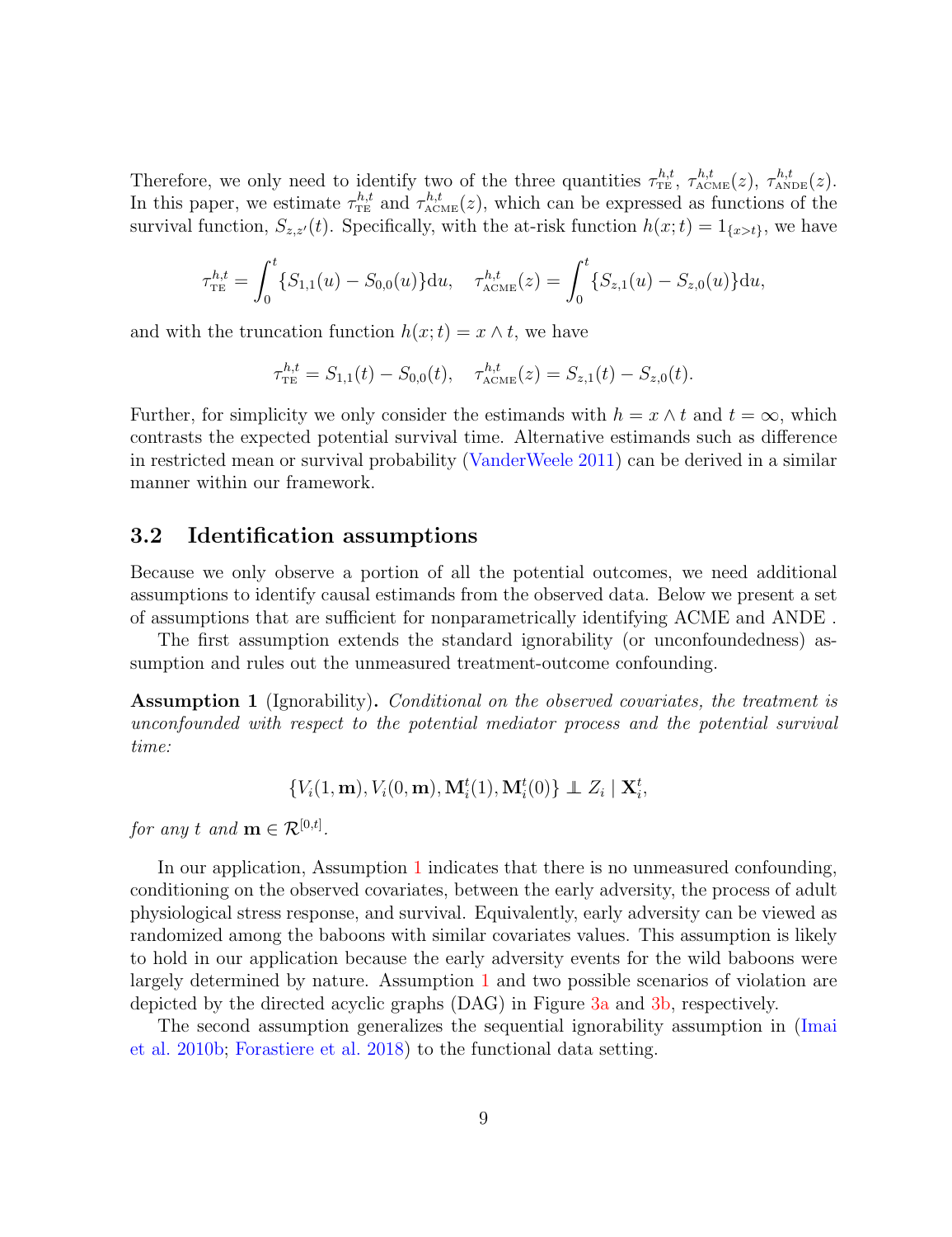<span id="page-9-0"></span>**Assumption 2** (Sequential Ignorability). There exists  $\varepsilon > 0$ , such that for any  $0 <$  $\Delta < \varepsilon$ , the increment of the mediator process from time t to  $t + \Delta$  is independent of the potential survival time conditional on the observed treatment status, covariates and the mediator process up to time t:

$$
V_i(z, \mathbf{m}) \perp \left( M_i^{t+\Delta} - M_i^t \right) \mid \{ Z_i, \mathbf{X}_i^t, \mathbf{M}_i^t \},
$$

for any  $z, 0 < \Delta < \varepsilon, t, t + \Delta \in [0, T], \mathbf{m} \in \mathcal{R}^{[0, T]}$ .

In our application, Assumption [2](#page-9-0) implies that given the early adversity status, covariates, and the physiological stress history up to a given time point, change in the physiological stress within a sufficiently small time interval is independent of the potential survival outcome. Namely, we assume there are no unobserved mediator-outcome confounders in a sufficiently small time interval. Sequential ignorability and a scenario of its violation is depicted by the DAG in Figure [3a](#page-10-0) and [3c,](#page-10-0) respectively. One example of potential violation in the context of the Baboon study is genetic variation. Specifically, there may exist a genetic factor that affects both baboons' GC hormone level and survival, but we do not have genetic information of the baboons. Overall, sequential ignorability is a strong assumption that may be violated in real world application. It is fundamental to causal mediation analysis, but is generally untestable even in randomized trials because it involves cross-world counterfactuals. Therefore, a crucial part of causal mediation analysis is to conduct sensitivity analysis to assess the impact of potential violations to sequential ignorability, as we did in Section [6.](#page-17-0)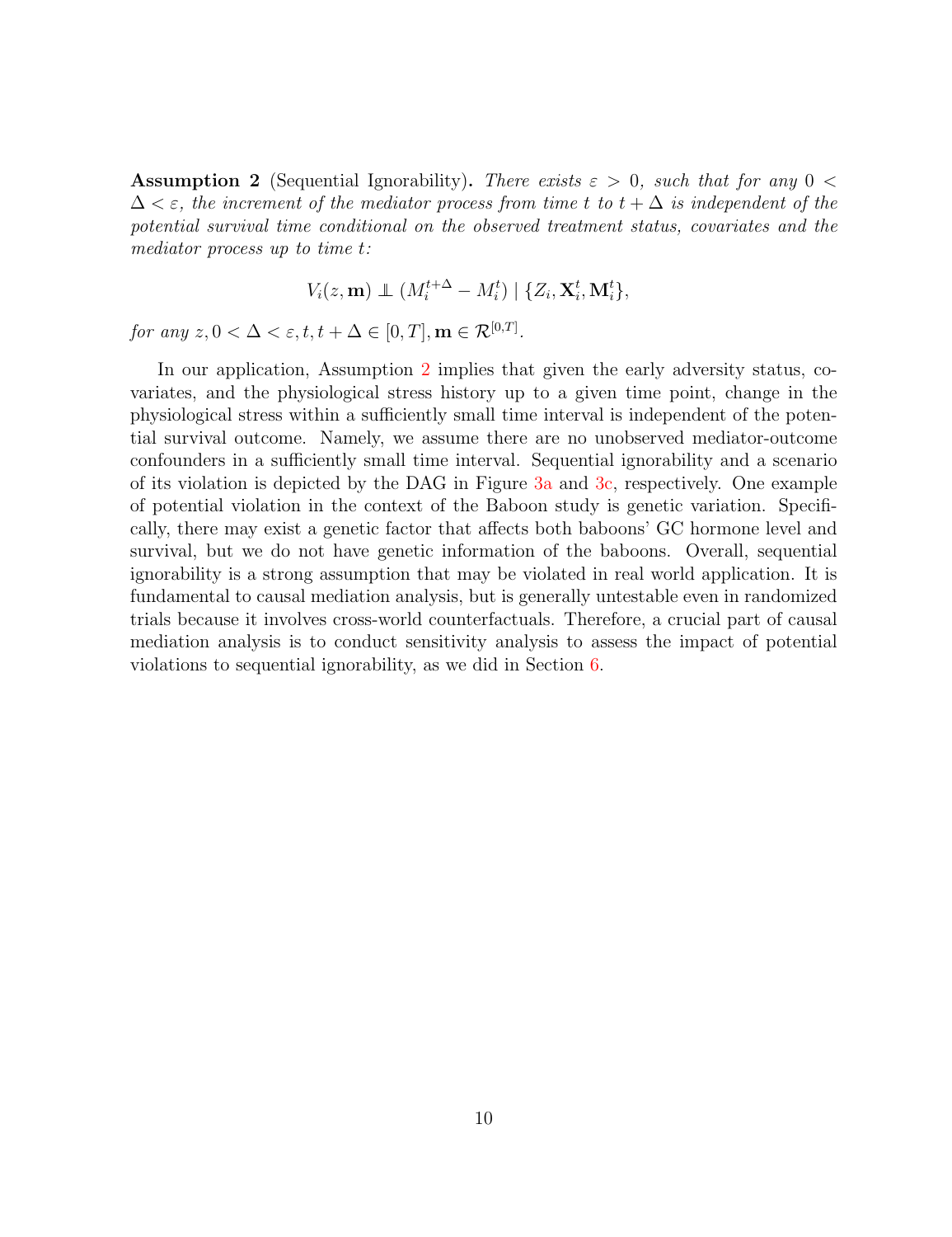

(a) DAG of Assumption [1](#page-8-0) and [2](#page-9-0)

<span id="page-10-0"></span>

(b) DAG of two examples of violation to Assumption [1](#page-8-0) (ignorability)



(c) DAG of examples of violation to Assumption [2](#page-9-0) (sequential ignorability)

Figure 3: Directed acyclic graphs (DAG) of Assumptions [1](#page-8-0) and [2,](#page-9-0) and potential scenarios of violation, implicitly conditioning on the covariates  $\mathbf{X}_i^t$  and a window between sufficiently close time points t and  $t + \Delta$  for [2.](#page-9-0) The arrows represent a causal relationship, with solid and dashed lines standing for the measured and unmeasured relationships, respectively.  $U_i$  is an unmeasured confounder. The arrows between variables represent a causal relationship, with solid and dashed lines representing measured and unmeasured relationships, respectively.

The third assumption imposes independent censoring mechanism, which allows us to identify the distribution of survival time from censored data.

<span id="page-10-1"></span>Assumption 3 (Independent censoring). The censoring time is independent of all remaining variables, including covariates, treatment, mediators and outcome:

$$
C_i \perp \!\!\!\! \perp \{X_i, Z_i, \mathbf{M}_i^t(z), V_i(z, \mathbf{m})\},
$$

for any  $z, t \in [0, T], \mathbf{m} \in \mathcal{R}^{[0, T]}$ .

In our application, the time for a wild baboon to exit the study is largely random and therefore this assumption is deemed reasonable. This assumption can be readily extended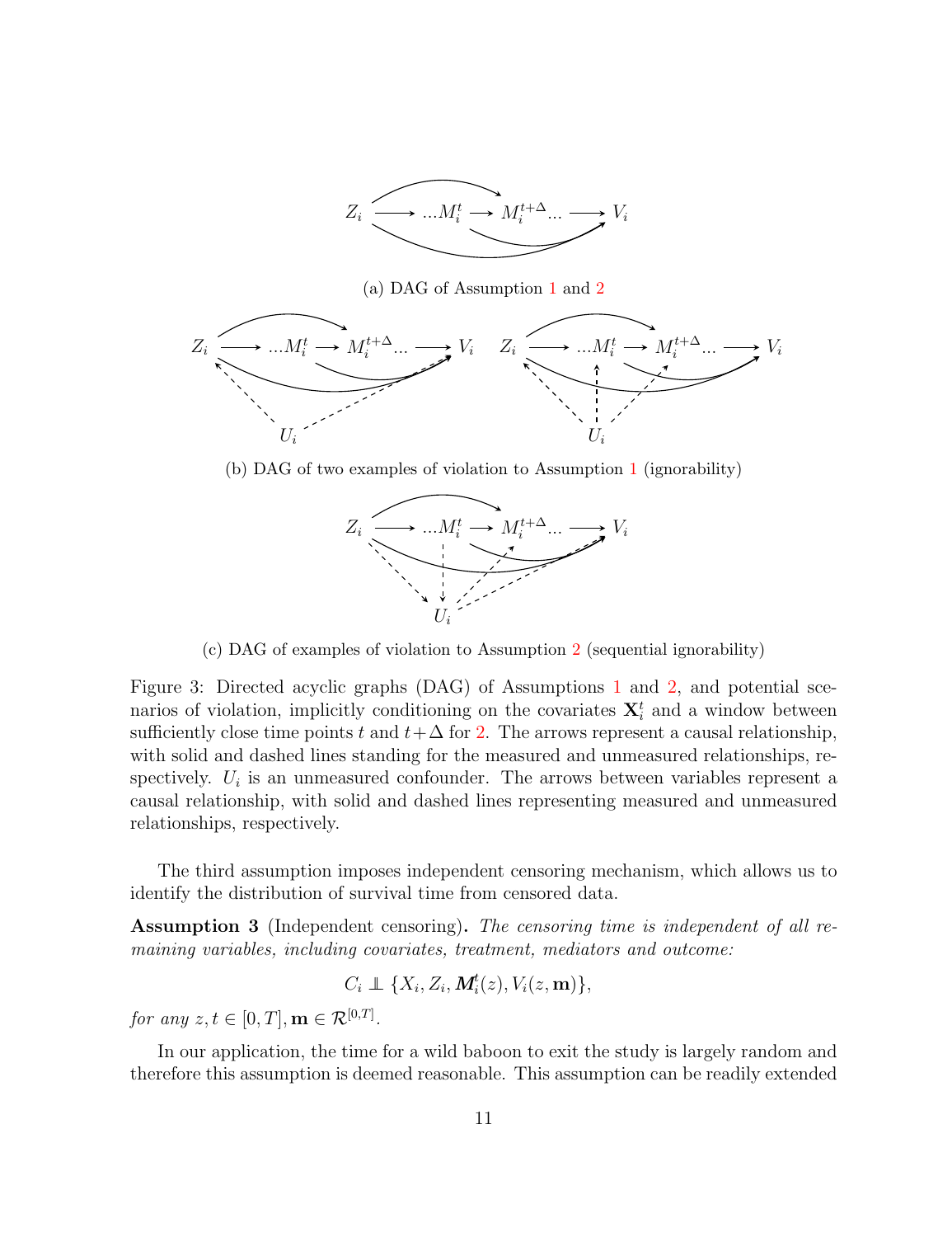to a setting with covariate-dependent censoring,  $C_i \perp \!\!\!\perp \{M_i^t(z), V_i(z, m)\}\mid \{X_i, Z_i\}$ . In that case, one would need to specify a model for the censoring mechanism and can combine analysis with the method of inverse probability of censoring weight to derive unbiased causal estimates [\(Robins and Finkelstein](#page-24-11) [2000\)](#page-24-11).

Under Assumptions [1,](#page-8-0)[2](#page-9-0) and [3,](#page-10-1) we can identify the causal estimands, which is equivalent to identify the survival function  $S_{z,z'}(t)$ , nonparametrically from the observed data. This result is summarized in the following theorem.

<span id="page-11-1"></span>**Theorem 1.** Let  $t_1 < t_2 < \cdots < t_k < \cdots < t_K < \cdots$  be the time grid where we observe event  $(\delta_i = 1)$  and consider a fixed time point t that  $t_K \le t \le t_{K+1}$ . Under Assumptions [1,](#page-8-0) [2](#page-9-0) and [3,](#page-10-1) and some regularity conditions (specified in the Supplementary Material), the TE, ACME and ANDE can be identified nonparametrically from the observed data: for  $z, z' = 0, 1$ , we have

$$
S_{z,z'}(t) = \int \int \Pr(V_i > t | \mathbf{M}_i^t = \mathbf{m}, \mathbf{X}_i^t = \mathbf{x}^t, Z_i = z) \, \mathrm{d}F_{\mathbf{M}_i^t | Z_i = z', \mathbf{X}_i^t = \mathbf{x}^t}(\mathbf{m}) \, \mathrm{d}F_{\mathbf{X}_i^t}(\mathbf{x}^t)
$$
\n
$$
= \int \int \{ \prod_{k=1}^K \Pr(\tilde{V}_i > t_k | \tilde{V}_i > t_{k-1}, \mathbf{M}_i^{t_k} = \mathbf{m}^{t_k}, \mathbf{X}_i^{t_k} = \mathbf{x}^{t_k}, Z_i = z) \} \times \, \mathrm{d}F_{\mathbf{M}_i^t | Z_i = z', \mathbf{X}_i^t = \mathbf{x}^t}(\mathbf{m}) \, \mathrm{d}F_{\mathbf{X}_i^t}(\mathbf{x}^t),
$$

where  $F_W(\cdot)$  and  $F_{W|U}(\cdot)$  denotes the cumulative distribution of a random variable or a vector W and the conditional distribution given another random variable or vector U, respectively.

We provide the proof of Theorem [1](#page-11-1) in the Supplementary Material. Theorem 1 indicates that estimating the causal effects requires specifying two models: (a) the conditional survival probability given the treatment, covariates, and the observed mediator process,  $Pr(V_i^t > t | Z_i, \mathbf{X}_i^t, \mathbf{M}_i^t)$ , and (b) the conditional distribution of the observed mediator process given the treatment and covariates,  $F_{\mathbf{M}_{i}^{t}}[z_{i}, \mathbf{x}_{i}^{t}(\cdot)$ . These two models are in parallel to the two linear SEMs in the Baron-Kenny framework. In the next section, we specify these two models and express the TE and ACME in terms of the model parameters.

### <span id="page-11-0"></span>4 Modeling mediators and survival outcome

#### 4.1 Model for the mediators

For the mediator process, we follow [Zeng et al.](#page-26-3) [\(2021\)](#page-26-3) to employ a functional principal component analysis (FPCA) approach to impute the entire mediator process from sparse and irregular longitudinal data [\(Yao et al.](#page-26-2) [2005;](#page-26-2) [Jiang and Wang](#page-22-3) [2010,](#page-22-3) [2011\)](#page-22-4). In particular, we employ a Bayesian FPCA model similar to [Kowal and Bourgeois](#page-23-6) [\(2020\)](#page-23-6) to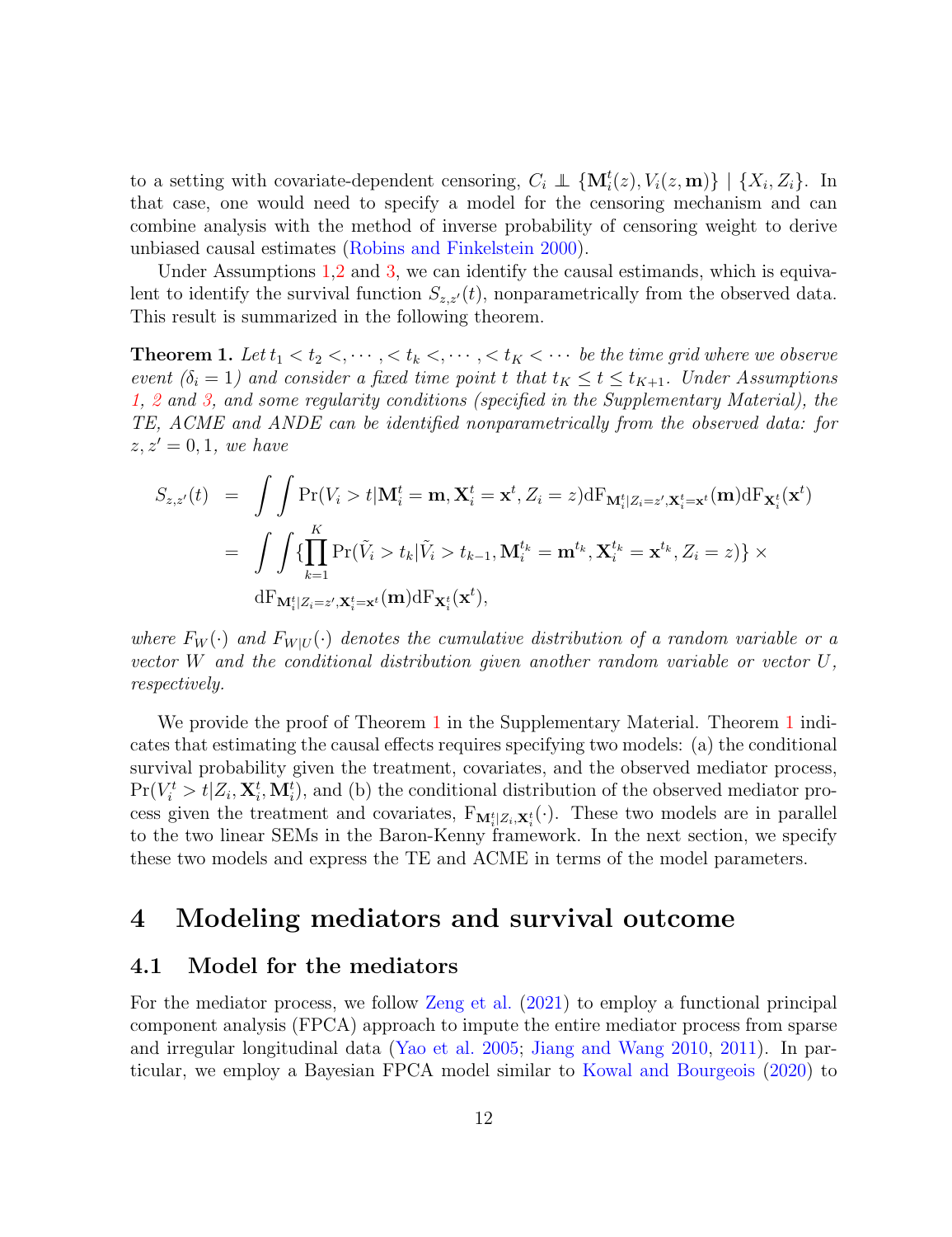account for the uncertainty due to estimating the functional principal components [\(Gold](#page-21-10)[smith et al.](#page-21-10) [2013\)](#page-21-10). The mediator model is the same as that in [Zeng et al.](#page-26-3) [\(2021\)](#page-26-3) and thus we only present the main model form and refer the readers to [Zeng et al.](#page-26-3) [\(2021\)](#page-26-3) for details. Our approach bypasses the two aforementioned conceptual challenges in causal mediation analysis with survival outcomes and time-varying mediators [Didelez](#page-21-3) [\(2019b\)](#page-21-3) as follows. Conceptually, our setup here undertakes a type of cross-world counterfactual notion. Specifically, We conceive that every unit's mediator values exist in the entire span of time—regardless of its survival status in the actual world—in a counterfactual world. Therefore, the counterfactual mediator is defined even after a unit fails. Operationally, we use a functional model to impute all the counterfactual mediator values, but our estimation of causal effects implicitly conditions on unit's survival status, which ensures there is no causal effect of the current survival status on the mediators in the future.

We assume the potential processes for mediators  $M_i^t(z)$  have the following Karhunen-Loeve decomposition,

<span id="page-12-0"></span>
$$
M_i^t(z) = \mu_M(\mathbf{X}_i^t) + \sum_{r=1}^{\infty} \zeta_{i,z}^r \psi_r(t), \qquad (9)
$$

where  $\mu_M(\cdot)$  are the mean functions of the mediator process  $\mathbf{M}_i^t$ ;  $\psi_r(t)$  are the Normal orthogonal eigenfunctions for  $\mathbf{M}_i^t$ , and  $\zeta_{i,z}^r$  are the corresponding principal scores of subject i. The above model assumes that the treatment affects the mediation processes only through the principal scores. We represent the mediator process of each subject with its principal score  $\zeta_{i,z}^r$ . Given the principal scores, we can transform back to the smooth process with a linear combination.

The underlying process  $\mathbf{M}_{i}^{t}(z)$  is not observed. Instead, we fit a truncated version of Model [\(9\)](#page-12-0) to the observed mediator trajectories  $M_{ij}$ 's in group z. Specifically, we assume  $M_{ij}$ 's in the observed treatment group  $Z_i$  to be randomly drawn from Model [\(9\)](#page-12-0) truncated to its first  $R$  principal components with errors:

$$
M_{ij} | Z_i = z \sim \mathcal{N}(X'_{ij}\beta_M + \sum_{r=1}^R \zeta_{i,z}^r \psi_r(t_{ij}), \sigma_m^2), \quad z = 0, 1,
$$
 (10)

where  $\psi_r(t)$   $(r = 1, ..., R)$  are the orthonormal principal components, and  $\zeta_{i,z}^r$   $(r = 1, ..., R)$ are the corresponding principal scores for treatment z. Following the same parameteri-zation in [Kowal and Bourgeois](#page-23-6) [\(2020\)](#page-23-6), we express the principal components  $\psi_r(t)$  as a linear combination of spline basis. We also assume  $\zeta_{i,z}^r$  follows a normal distribution with mean  $\chi_z^r$  and diminishing variance  $\lambda_r^2$  as r increases:

<span id="page-12-1"></span>
$$
\zeta_{i,z}^r \sim \mathcal{N}(\chi_z^r, \lambda_r^2), \quad \lambda_1^2 \ge \lambda_2^2 \ge \cdots \lambda_R^2 \ge 0. \tag{11}
$$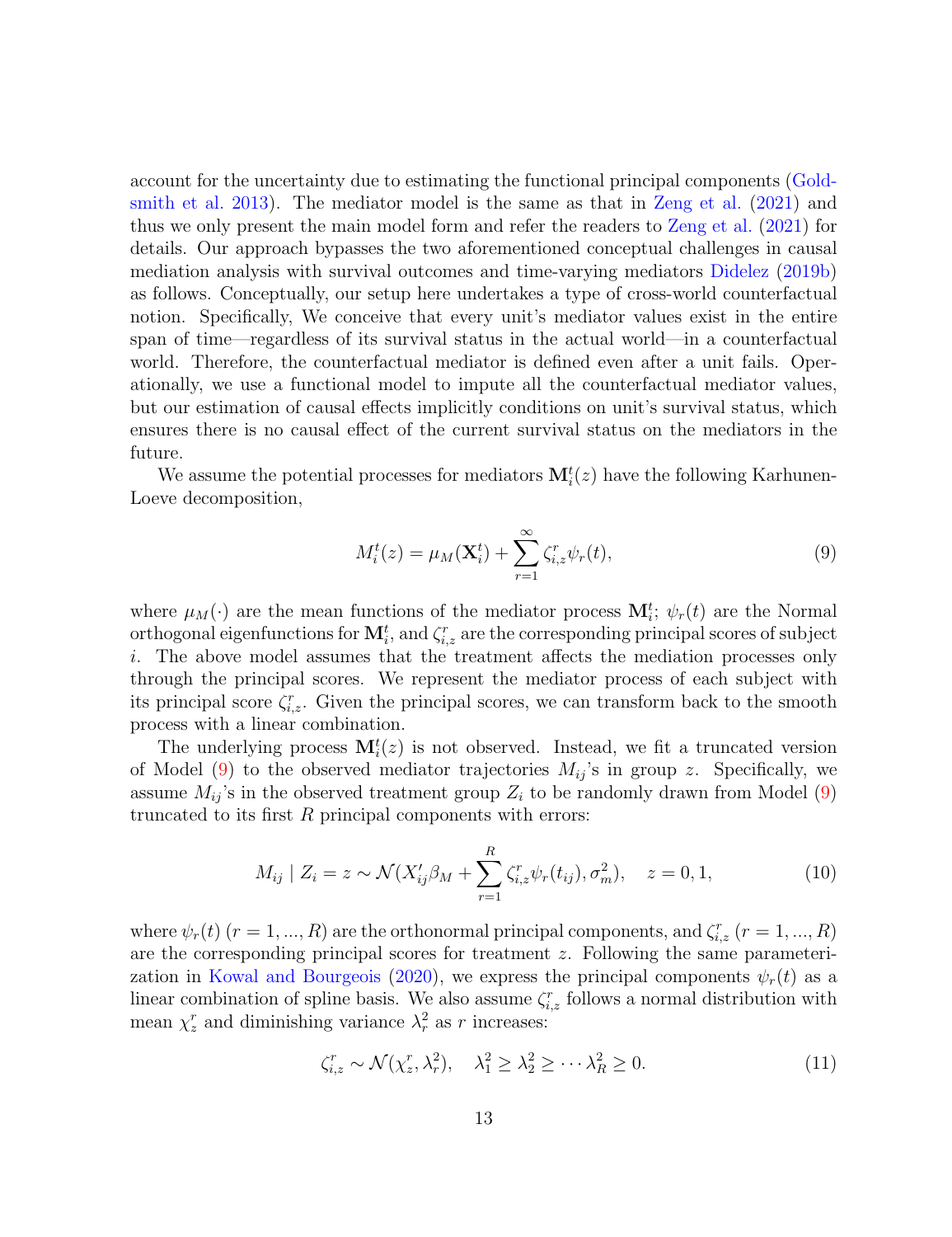We select the minimal truncation term  $R$  which renders the fraction of explained variance (FEV),  $\sum_{r=1}^{R} \lambda_r^2 / \sum_{r=1}^{\infty} \lambda_r^2$  being greater than 90%. We usually require only 3 or 4 components to explain most of the variation. More details of the parameterization and specification of prior distributions can be found in the Supplementary Material.

#### 4.2 Model for the survival outcome

We posit the following Cox proportional hazards model for the survival time,

<span id="page-13-0"></span>
$$
\lambda(t_{ij}|X_{ij}, Z_i, \mathbf{M}_i^t) = \lambda_0(t_{ij}) \exp{\{\alpha Z_i + X'_{ij}\beta_S + f(\mathbf{M}_i^t; \gamma)\}},\tag{12}
$$

where  $\lambda_0(t_{ij})$  is the baseline hazard rate, and  $f(\mathbf{M}_i^t; \gamma)$  is a function of the mediators with parameter  $\gamma$ , which captures the impact of the mediator process on the hazard rate. Analysts can flexibly specify  $f(\mathbf{M}_i^t; \gamma)$  according to the specific application. For example, two common choices of  $f$  are:

- (i) a concurrent model that assumes the hazard rate depends on the instantaneous mediator value,  $f(\mathbf{M}_i^t; \gamma) = \gamma M_i(t);$
- (ii) a cumulative model that assumes the hazard rate depends the entire mediator process until to time t,  $f(\mathbf{M}_i^t; \gamma) = \int_0^t \gamma(s) M_i(s) ds$ .

We can express the causal estimands, such as the TE and ACME, as functions of parameters of the mediator model [\(10\)](#page-12-1) and the survival outcome model [\(12\)](#page-13-0). First, we express  $S_{z,z'}(t)$  via the g-formula as,

$$
S_{z,z'}(t) = \exp\{-\Lambda_{z,z'}(t)\},
$$
  

$$
\Lambda_{z,z'}(t) = \frac{1}{N} \sum_{i=1}^{N} \sum_{j=1}^{T_i} \lambda_0(t_{ij}) \exp\{\alpha z + X'_{ij}\beta_S + f(X'_{ij}\beta_M + \sum_{r=1}^{R} \chi^r_{z'}\psi_r(s); \gamma)\}(t_{ij} - t_{ij-1}),
$$

where  $\Lambda_{z,z'}(t)$  denotes the cumulative hazard for  $V_i(z, \mathbf{M}_i^t(z'))$ . Next, we can calculate  $\tau_{\text{TE}}$  and  $\tau_{\text{ACME}}$  based on  $S_{z,z'}(t)$  with the equations in Theorem [1.](#page-11-1)

We impose a Gamma process prior for the baseline hazard rate  $\lambda_0(t)$  [\(Fahrmeir and](#page-21-11) [Lang](#page-21-11) [2001;](#page-21-11) [Ibrahim et al.](#page-22-10) [2014;](#page-22-10) [Wang et al.](#page-26-7) [2013\)](#page-26-7) and standard normal prior distributions for other coefficients. For the cumulative model, we parameterize the function  $\gamma(s)$  as a linear combination of the spline basis  $\mathbf{b}(t) = (1, t, b_1(t), \cdots, b_L(t))'$  [\(Kowal and Bourgeois](#page-23-6) [2020\)](#page-23-6). Specifically,

$$
\gamma(t) = \mathbf{b}(t)'\mathbf{p},
$$

where **p** is the coefficients with Normal prior, which enables a flexible modeling of how the past mediator history affects the survival outcome.

We perform posterior inference via Gibbs sampling. The credible intervals of the causal effects  $\tau_{TE}$  and  $\tau_{ACME}$  can be obtained from the posterior sample of the parameters in the model. We provide the details of the Gibbs sampler in the Supplementary Material.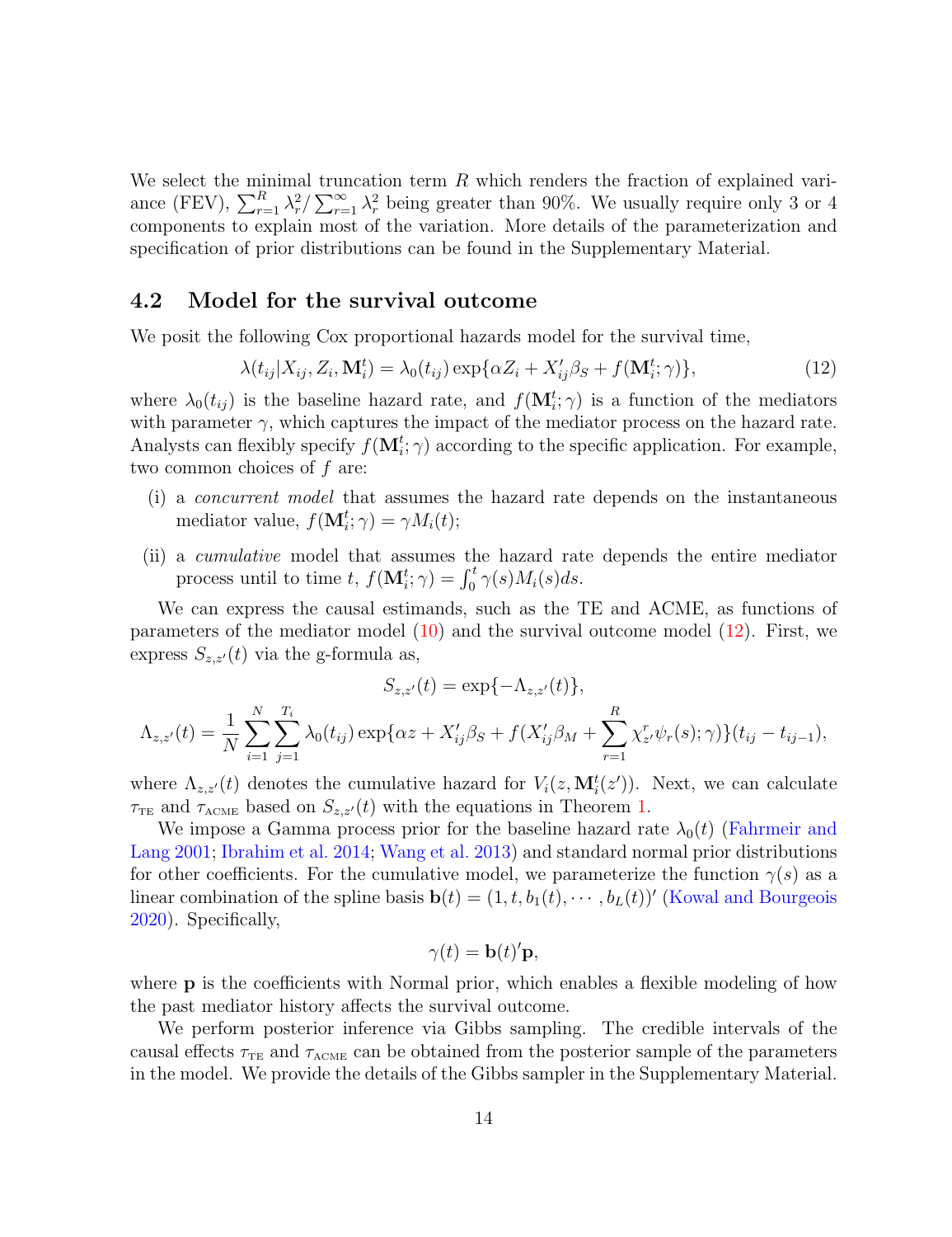# <span id="page-14-0"></span>5 Application to the Amboseli Baboon Research Project

We apply the proposed method to the data described in Section [2.2](#page-4-0) to investigate the causal relationship between early adversity, adult stress response, and survival in wild baboons. We perform a separate causal mediation analysis for each source of early adversity. We posit model [\(10\)](#page-12-1) for the GC concentrations, and Model [\(12\)](#page-13-0) with the cumulative model of mediators for the survival outcome. We have also fit the survival model with the concurrent model of mediators, results of which are similar to those of the cumulative model, and thus are omitted below. In both models, we added two random effects, one for social group and one for hydrological year. In the mediator model, we use the log transformed GC concentrations instead of the original scale, which allows us to interpret the coefficient as the percent difference in GC concentrations between the adversity and non-adversity groups.

<span id="page-14-1"></span>Here we first summarize the results of FPCA of the mediator trajectories, of which the first three functional principal components explain more than 90% of the total variation. Figure [4](#page-14-1) shows the first two principal components extracted from the mediator process, which explain 59% and 38% of the total variation, respectively. The first component depicts a relatively stable trend throughout the life span. The second component shows a quick rise until age 6, then steady drop pattern across the lifespan.



Figure 4: The first two functional principal components of the mediator process, i.e., GC concentrations.

The left panel of Figure [5](#page-15-0) displays the observed trajectory of GCs versus the posterior mean of the imputed smooth process of three randomly chosen baboons who experienced zero (EPI), one (ELA), and two (RWA) sources of early adversity, respectively. We can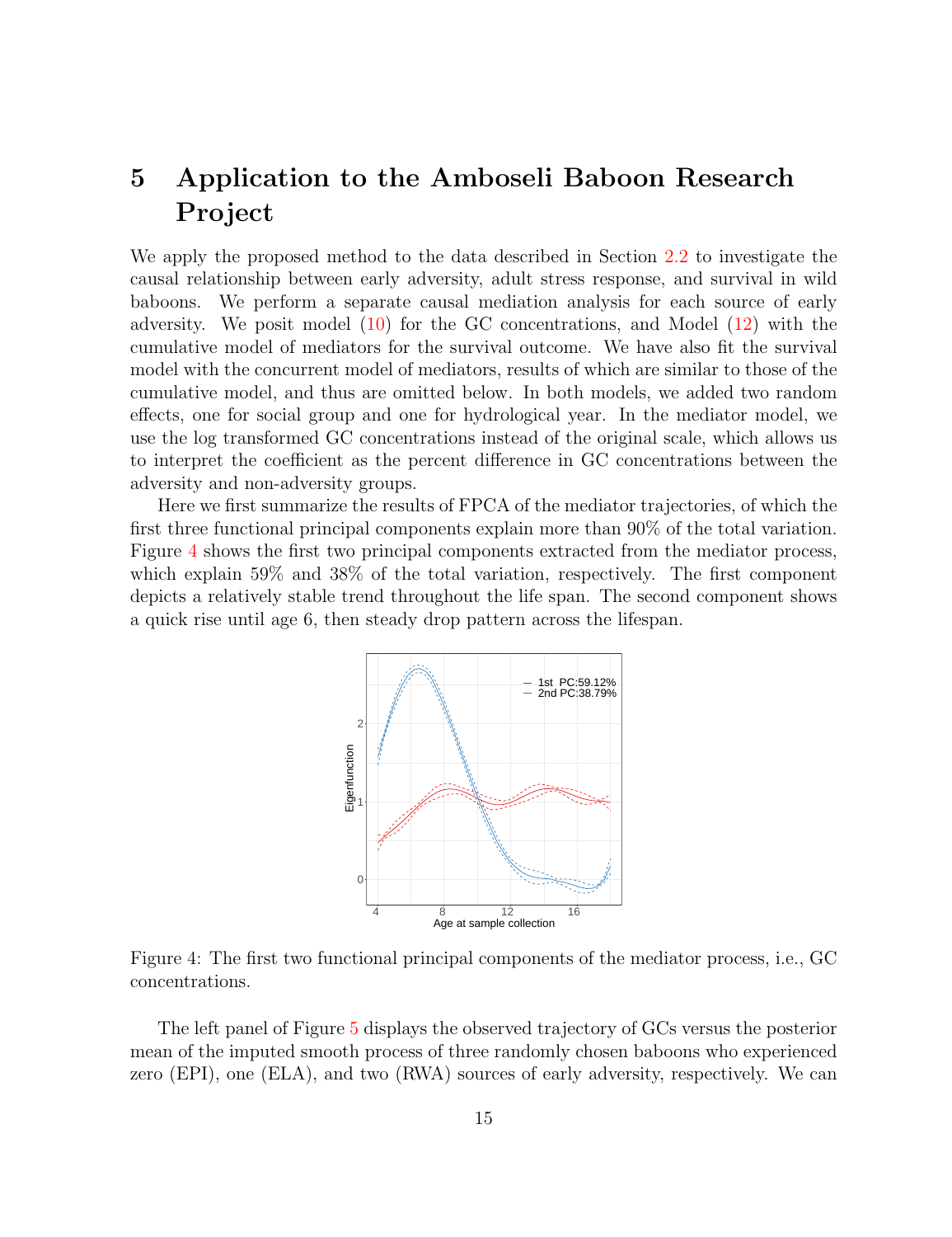see that the imputed smooth process generally captures the overall time trend of each subject while reducing the noise in the observations. Recall that each subject's observed trajectory is fully captured by its vector of principal scores, and thus the principal scores of the first few dominant principal components adequately represent the whole trajectory. The right panel of Figure [5](#page-15-0) shows the principal scores of the first (X-axis) versus second (Y-axis) principal component for the mediator process of all subjects in the sample, colorcoded based on the number of early adversities experienced. We can see that significant differences exist in the distributions of the first two principal scores between the group who experienced no early adversity and the group experienced exactly one or the group with more than one sources of adversity.

<span id="page-15-0"></span>

Figure 5: Left panel: Examples of observed trajectory of GCs versus the posterior mean of its imputed smooth process of three baboons who experienced zero (EPI), one (ELA) and two (RWA) sources of early adversity, respectively. Right panel: Principal scores of the first (X-axis) versus second (Y-axis) principal component for the GC process of all subjects in the sample, including the three example subjects that are illustrated in the left panel (with individual names labeling the corresponding points). Color-coding is based on the number of early adversities experienced.

We now summarize the results on the causal estimates. Table [1](#page-16-0) presents the posterior mean and 95% credible interval of the total effect (TE), direct effect (ANDE) and indirect effect mediated through the GC hormone level (ACME) of each source of early adversity on life expectancy, as well as the effects of early adversity on the mediator. First, from the first column of Table [1](#page-16-0) we can see that experiencing any source of early adversity would increase the GC concentrations in adulthood, which is detrimental to the health of the baboon. The effect is particularly severe for those who experienced drought, high group density, maternal death or low maternal rank in early life. For example, compared with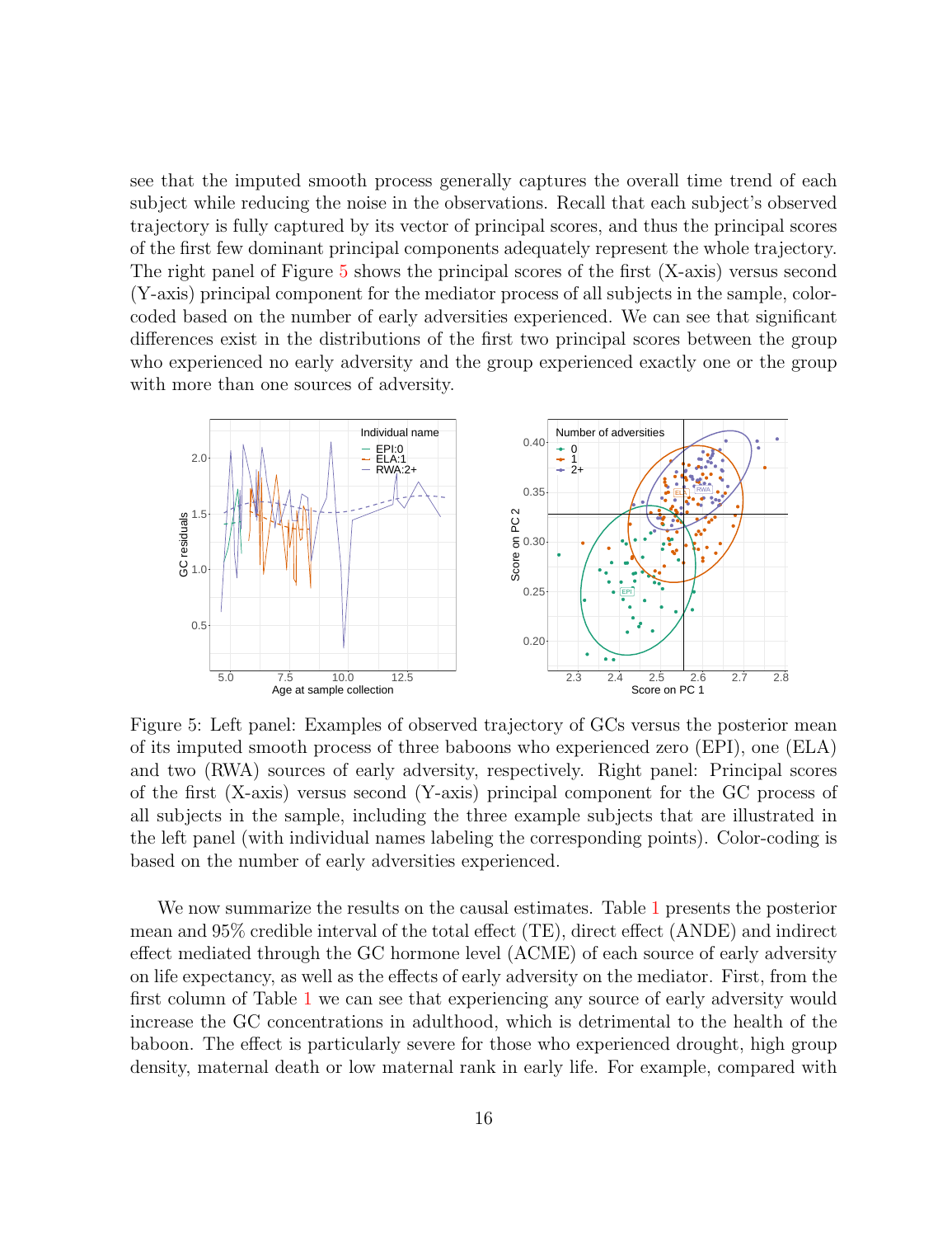the baboons who did not experience any early adversity, the baboons who experienced drought in the first year of life have 9.7% increase in GC response. Overall, experiencing at least one source of early adversity corresponds to GC concentrations that are 9.4% higher in adulthood.

Second, from the second column of Table [1](#page-16-0) we can see a strong negative total effect of early adversity on the life expectancy of female baboons. Baboons who experienced at least one source of early adversity had a life expectancy approximately 1.5 years shorter than their peers who experienced no early adversity. The range of total effect sizes across all individual adversity sources varies from 0.691 to 2.199 years life reduction and the point estimates are consistently toward a shorter survival time, even for the early adversity sources for which the credible interval includes zero. Among the individual sources of adversity, females who were born during a drought or experienced maternal death experienced a particularly drastic drop in life expectancy, with effect sizes of 1.795 and 2.199 years respectively.

<span id="page-16-0"></span>Table 1: Total, direct and indirect causal effects of individual and cumulative sources of early adversity on life expectancy in adulthood in wild female baboons (measured in years). 95% credible intervals are in the parenthesis.

| Source of adversity       | effect on mediator $(\%)$ | effect of mediator on survival | $\tau_{\textrm{\tiny TE}}$ | $\tau_{\scriptscriptstyle \rm ANDE}$ | $\tau_\text{ACME}$ |
|---------------------------|---------------------------|--------------------------------|----------------------------|--------------------------------------|--------------------|
| Drought                   | $9.7\%$                   | $-2.166$                       | $-1.795$                   | -1.596                               | $-0.199$           |
|                           | $(1.5\%, 18.0\%)$         | $(-3.805,-0.528)$              | $(-3.300,-0.291)$          | $(-2.852,-0.341)$                    | $(-0.594, 0.197)$  |
| Competing sibling         | $6.9\%$                   | $-2.126$                       | $-0.994$                   | $-0.886$                             | $-0.108$           |
|                           | $(1.4\%, 12.5\%)$         | $(-3.539,-0.713)$              | $(-4.038, 2.049)$          | $(-2.894, 1.121)$                    | $(-0.210,-0.006)$  |
| High group density        | 11.9%                     | $-2.115$                       | $-0.691$                   | $-0.449$                             | $-0.242$           |
|                           | $(2.8\%, 21.0\%)$         | $(-3.650,-0.581)$              | $(-3.122, 1.740)$          | $(-2.512, 1.614)$                    | $(-0.460,-0.024)$  |
| Maternal death            | $9.7\%$                   | $-2.616$                       | $-2.199$                   | $-1.972$                             | $-0.227$           |
|                           | $(1.5\%, 17.9\%)$         | $(-4.311,-0.920)$              | $(-3.856,-0.543)$          | $(-3.527,-0.418)$                    | $(-0.466, 0.013)$  |
| Maternal social isolation | 8.0%                      | $-2.080$                       | $-0.692$                   | $-0.572$                             | $-0.120$           |
|                           | $(1.7\%, 14.4\%)$         | $(-3.454,-0.706)$              | $(-3.188, 1.805)$          | $(-2.763, 1.618)$                    | $(-0.255, 0.016)$  |
| Low maternal rank         | 11.5%                     | $-2.075$                       | $-1.392$                   | $-1.046$                             | $-0.346$           |
|                           | $(2.6\%, 20.4\%)$         | $(-3.609,-0.541)$              | $(-3.991, 1.207)$          | $(-3.201, 1.108)$                    | $(-0.728, 0.036)$  |
| At least one              | $9.4\%$                   | $-2.212$                       | $-1.494$                   | $-1.292$                             | $-0.202$           |
|                           | $(1.8\%, 17.0\%)$         | $(-3.689,-0.735)$              | $(-2.748,-0.239)$          | $(-2.264,-0.320)$                    | $(-0.551, 0.147)$  |

Third, while female baboons who experienced harsh conditions in early life have a lower life expectancy, we found no strong evidence that these effects were mediated by GC hormone profiles. Specifically, the mediation effect  $\tau_{\text{ACME}}$  (the fifth column in Table [1\)](#page-16-0) is relatively small; the increase in adult GC concentrations accounted for a reduction in life expectancy of 0.202 years, when comparing the baboons who experienced at least one early adversity to those did not, with a credible interval including zero. In terms of individual early adversity sources, only two out of six individual adversity sources have a negative mediation effect with credible intervals not including zero, and both effects are quite small. Moreover, we also find a significant negative effect from mediator on the survival, with effect size at about two years. Namely, one unit increase in the adult GC concentrations gives rise to two years decrease in the life expectancy of the baboons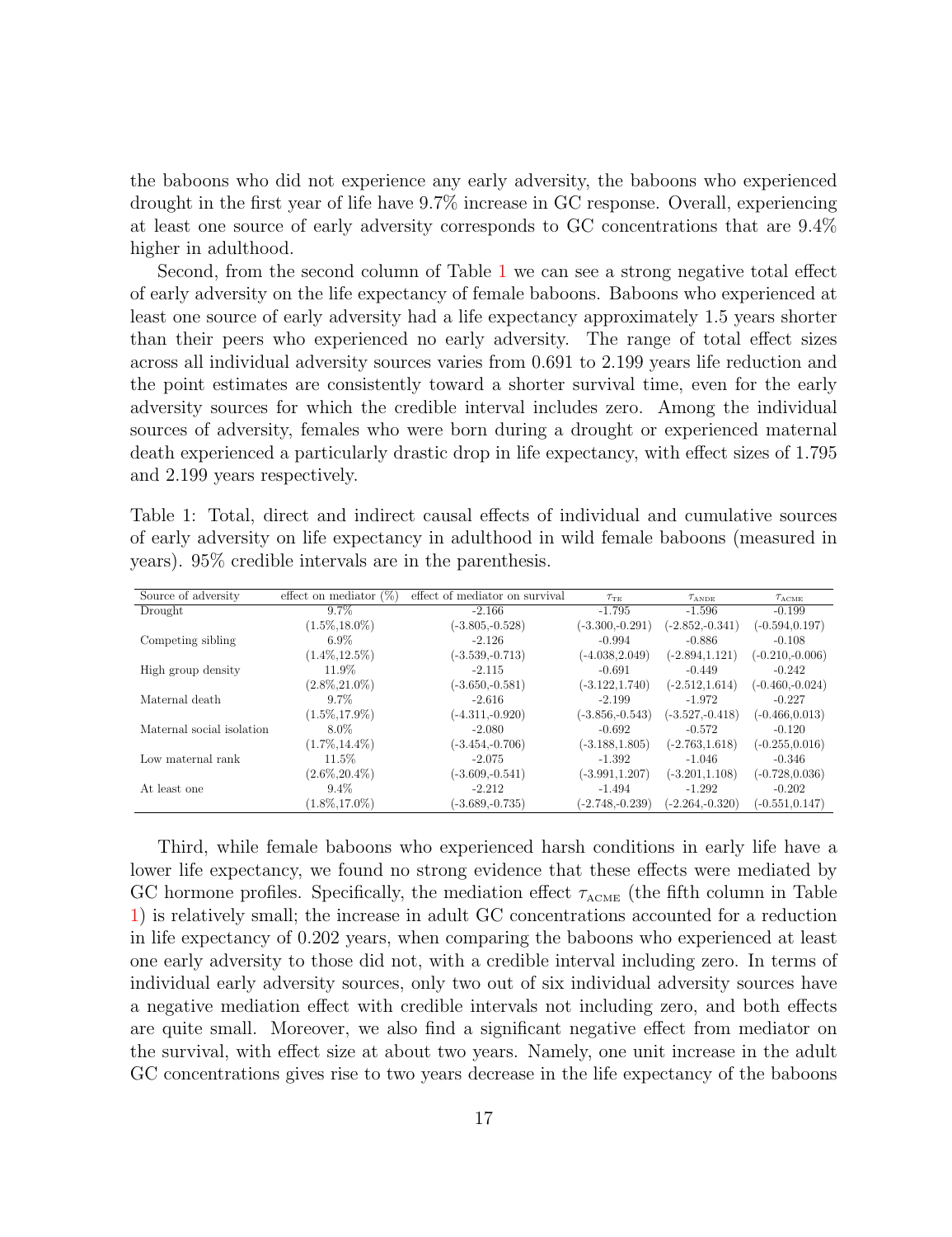approximately. On the other hand, the direct effects  $\tau_{\text{ANDE}}$  (the third column in Table [1\)](#page-16-0) are much larger than the mediation effects. When comparing the baboons with or without experiencing any source of early adversity, the direct effect of early adversity on life expectancy was 6.4 times stronger than the mediation effect running through adult physiological stress response. Specifically, for females who experienced at least one source of early adversity, the direct effect accounts of 1.292 years reduction in life expectancy while the mediation effect through GC accounts for only 0.202 years drop in the average survival time.

#### <span id="page-17-0"></span>6 Sensitivity Analysis

The sequential ignorability assumption (Assumption [2\)](#page-9-0) rules out unmeasured confounding between mediator and outcome, and is key to our analysis. But arguably sequential ignorability is often questionable in practice (see two aforementioned examples of potential violation), and it is generally untestable from observed data. So we develop a sensitivity analysis method to assess the impact of potential violation to sequential ignorability. Given the complex structure of mediation analysis, we adopt a model-based approach with the unmeasured confounders as the augmented variables, along the lines in [Imai et al.](#page-22-9) [\(2010a\)](#page-22-9); [Huang et al.](#page-22-11) [\(2020\)](#page-22-11). Specifically, we introduce an unmeasured confounder  $U_i$  to characterize the correlation between the mediator process and the survival outcome that is not captured by covariates  $X_{ij}$ . Without loss of generality, we posit  $U_i$  to be binary. We expanded the mediator model [\(10\)](#page-12-1) and the outcome model [\(12\)](#page-13-0) to  $a$ ccommodate  $U$  as follows:

<span id="page-17-1"></span>
$$
M_{ij} = M_i(t_{ij}) + \varepsilon_{ij} = \beta_M^T X_{ij} + \sum_{r=1}^R \psi_r(t) \{ \tau_0^r (1 - Z_i) + \tau_1^r Z_i \} + \zeta_M U_i + \varepsilon_{ij},
$$
(13)

$$
\lambda(t|X_{ij}, Z_i, \mathbf{M}_i^t) = \lambda_0(t) \exp\{\alpha Z_i + X_{ij}'\beta_S + f(\mathbf{M}_i^t; \gamma) + \zeta_S U_i\},\tag{14}
$$

where  $\zeta_M$  and  $\zeta_S$  are the pre-specified sensitivity parameters that measure the correlation between the unmeasured confounder and mediator process and the survival outcome, respectively. When sequential ignorability holds, there is no unmeasured confounder that simultaneously correlates with the mediator process and survival outcome, and thus  $\zeta_M \zeta_S = 0$ . When both  $\zeta_M$  and  $\zeta_S$  are non-zero, sequential ignorability is violated. Therefore, we use  $(\zeta_M, \zeta_S)$  as the sensitivity parameters to measured the degree of violation to Assumption [2.](#page-9-0)

Our sensitivity analysis consists of the following steps. First, we choose a grid of values of the sensitivity parameters  $(\zeta_M, \zeta_S)$ . For example, we choose  $(\zeta_M, \zeta_S) \in$  $\{0, 0.1, 0.2, 0.5, 1\} \times \{0, 0.1, 0.5, 1\}$  in our application. Second, with each fixed pair of  $(\zeta_M, \zeta_S)$ , we fit the models [\(13\)](#page-17-1) and [\(14\)](#page-17-1). Compared with the original models, [\(10\)](#page-12-1) and  $(12)$ , here we need to have an additional step of simulating the unmeasured confounder  $U_i$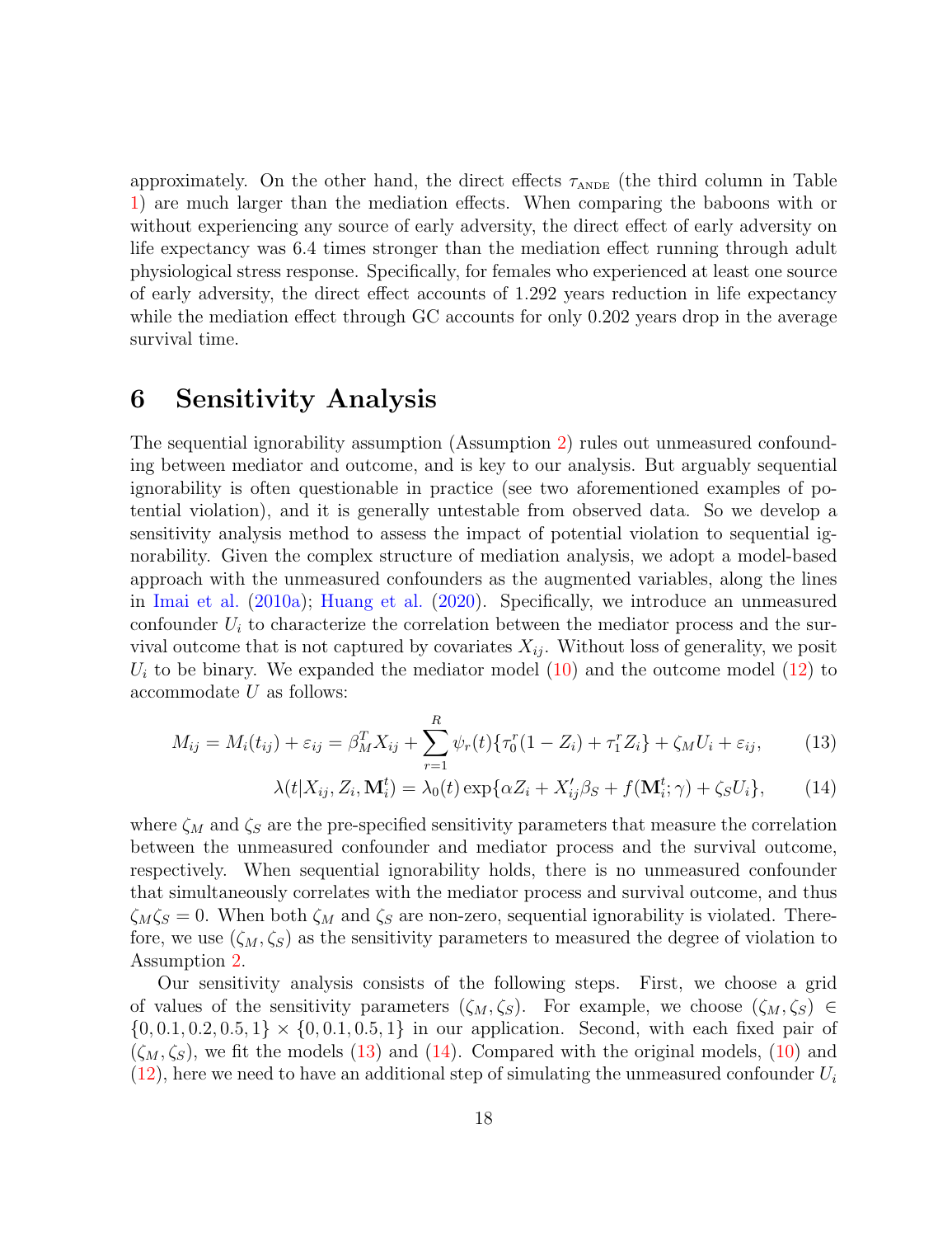given the observed data  $(Z_i, X_{ij}, \delta_i, \tilde{T}_i)$ ,  $(\zeta_M, \zeta_S)$  and the other model parameters. Next, we estimate the mediation effect  $\tau^{\text{ACME}}$  from the posterior sample following the same procedure in Section [4.](#page-11-0) We repeat the above steps with the all possible combinations of  $(\zeta_M, \zeta_S)$  on the pre-specified grid and examine how variable the estimates of  $\tau^{\text{ACME}}$ are to the values of  $(\zeta_M, \zeta_S)$ , which reflects how sensitive the causal estimates are to the violation of Assumption [2.](#page-9-0)

<span id="page-18-0"></span>

Figure 6: Sensitivity analysis with a grid of  $(\zeta_S, \zeta_M)$ . Each value of a fixed  $\zeta_S$  is coded by a different color; for a given  $\zeta_s$ , the point estimate and corresponding 95% credible interval of  $\tau^{\text{ACME}}$  as a function of  $\zeta_M$  is presented by the solid and dashed line, respectively.

Figure [6](#page-18-0) summarizes the results of the sensitivity analysis under the aforementioned specified grid of  $(\zeta_M, \zeta_S)$  in our application. First of all, we notice that the point estimate of  $\tau^{\text{ACME}}$  becomes close to zero as  $\zeta_M$  or  $\zeta_S$  increases, and the effect size of  $\tau^{\text{ACME}}$  becomes negligible when  $\zeta_s \geq 0.5$  and  $\zeta_M \geq 0.1$ . Also, the credible interval becomes wider when either one of the sensitivity parameters  $(\zeta_M, \zeta_S)$  becomes larger. These patterns indicate our estimation of the mediation effect is sensitive to the sequential ignorability assumption. Recall that the our analysis under Assumption [2](#page-9-0) found only a small mediation effect. This sensitivity analysis further suggests that there is no strong evidence supporting that the adult physiological stress response mediates the effect between early adversity and survival.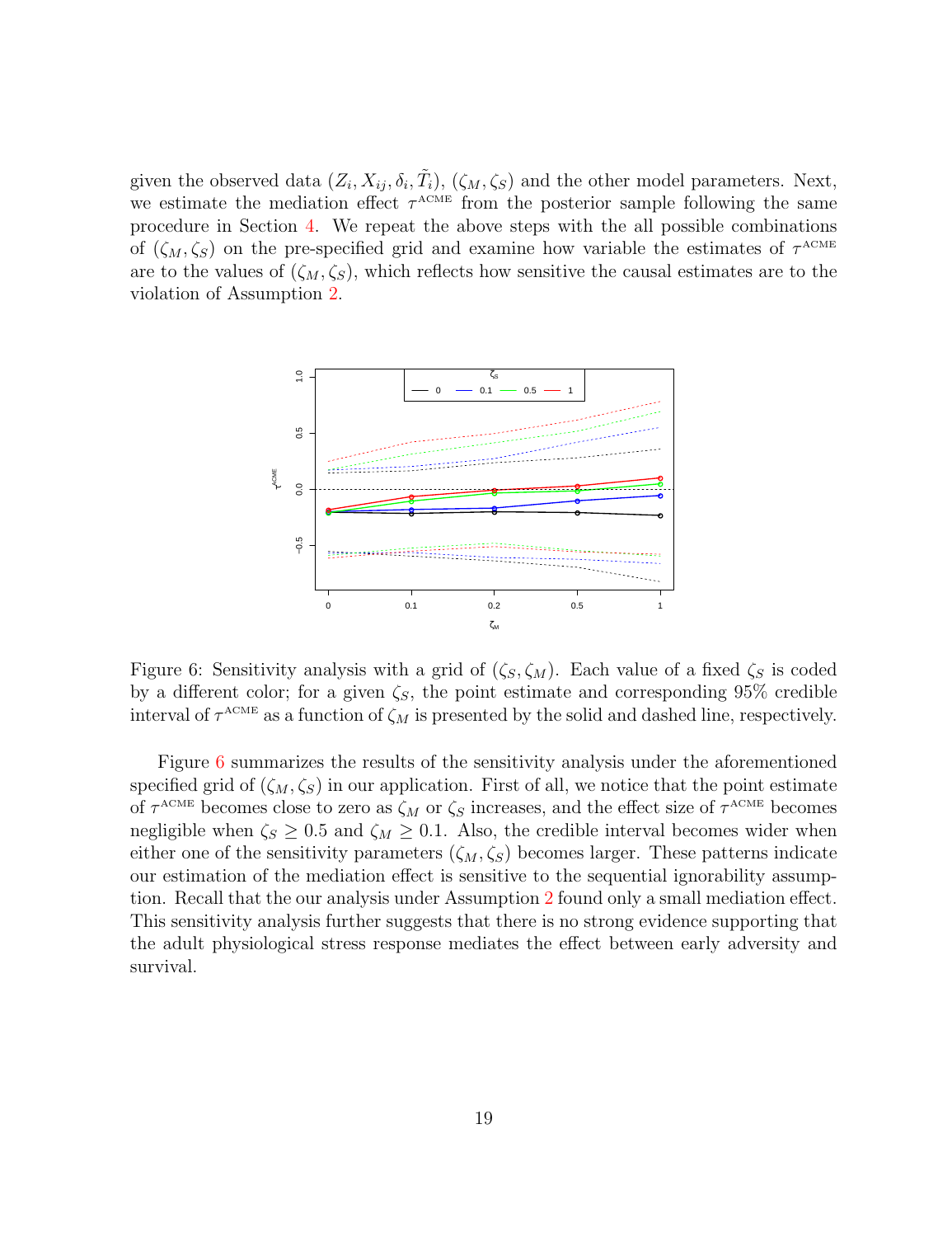### <span id="page-19-0"></span>7 Discussion

We proposed a method for causal mediation analysis with a longitudinal mediator on an arbitrary time grid and a survival outcome. The main idea is to view the time-varying mediator values as realizations from an underlying smooth process and use functional principal component analysis to impute the entire process, which is then used in the structural equation models. This approach naturally bypasses several conceptual and technical challenges in such settings. We defined several causal estimands in such settings and specified structural assumptions to nonparametrically identify these effects. We applied the proposed method to analyze the causal effects of early adversity on adult physiological stress responses and survival in wild female baboons. We found that experiencing adversity early in life significantly increases a baboon's GC response throughout its adulthood and decreases its survival probability. However, we found little evidence that the effect of early adversity on survival is mediated through the chronic elevation in the GCs, which is linked to poor health and survival in many species [\(Schoenle et al.](#page-25-10) [2021\)](#page-25-10). Our results suggest that early adversity and GC in adulthood have independent effects on survival and raise interesting questions in evolutionary biology about alternative causal pathways between early adversity and survival

We developed a model-based method to conduct sensitivity analysis regarding the key assumption of sequential ignorability. Given the complex structure of mediation analysis, related sensitivity analysis usually involves strong and sometimes overly simplified assumptions. For example, our sensitivity analysis depends on the correct specification of the mediator model and the outcome model, while misspecification is common in real applications. Also, to simplify the analysis we assume that the correlation structure between mediator and outcome is constant across time. Nevertheless, even a simplified sensitivity analysis still provides useful insights to causal mediation analysis; in particular it prevents over-interpreting the results and calls for more rigorous investigation of the causal assumptions. We notice that though sensitivity analysis has been standard in causal inference, it has not been routinely performed in causal mediation analysis. We believe more research on interpretable and flexible sensitivity analysis method would help the applied audience to employ causal mediation analysis. We acknowledge our conceptual setup, particularly the cross-world counterfactuals, might be controversial. But we argue various versions of such strong assumptions are generally required due to the complex nature of causal mediation problems with survival outcomes and longitudinal mediators. Our method offers an alternative approach that takes inferential advantage of a stochastic model of the longitudinal mediators, but conceptually it is not necessarily superior to the existing methods [\(Didelez](#page-21-3) [2019b\)](#page-21-3). In practice, researchers should always choose a causal inference method based on the plausibility of the key assumptions in their specific study.

Though motivated by a specific application, the proposed method is readily applicable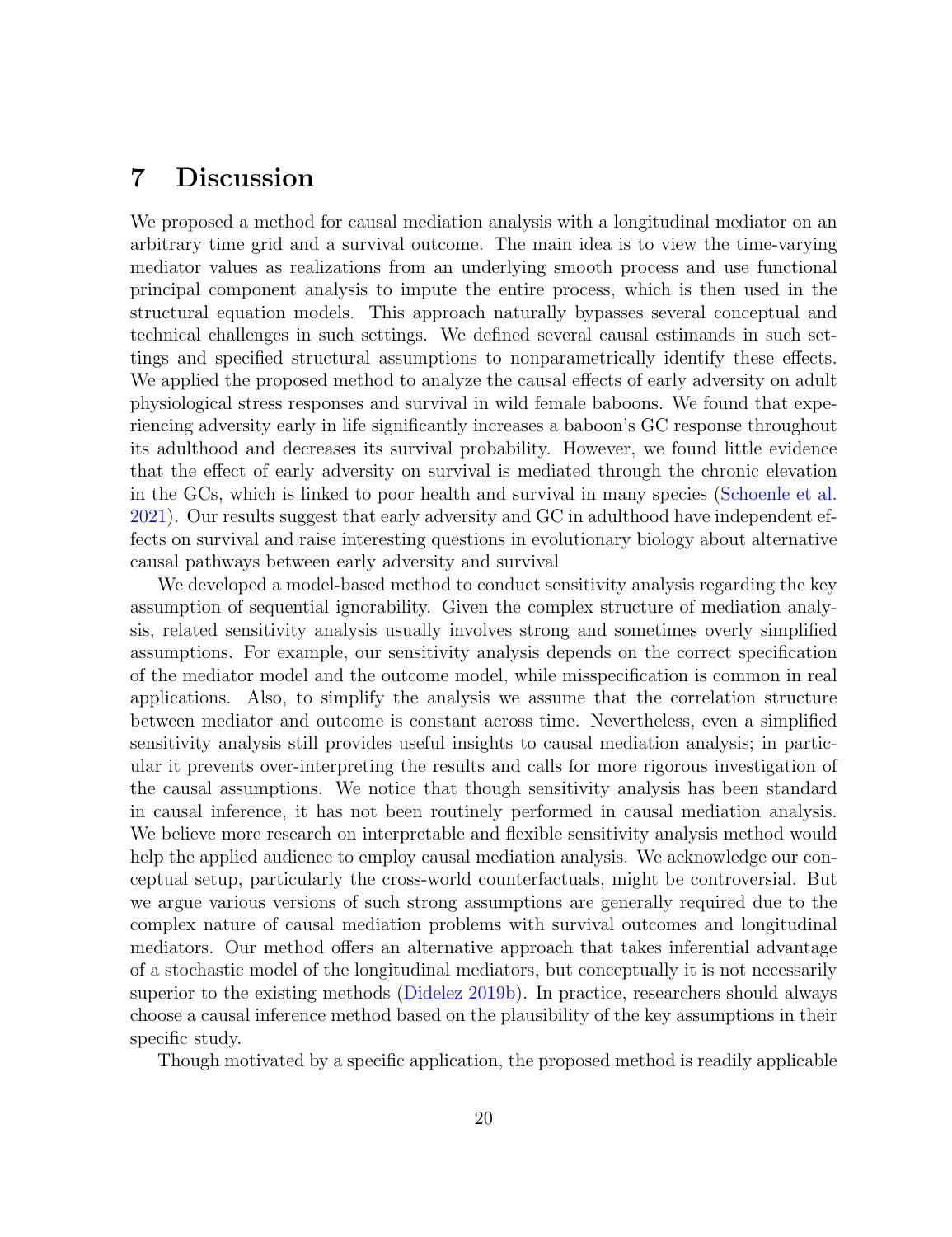to other causal mediation studies with similar data structure. For example, comparative effectiveness studies increasingly use electronic health records (EHR) data, where the number of observations usually varies greatly between patients and the time grids are uneven. Moreover, many longitudinal studies in ecology rely on opportunistic sampling of their subjects, resulting in irregularly-spaced observations.

The Supplementary Material can be found in [https://github.com/zengshx777/](https://github.com/zengshx777/MFPCA_Codebase/blob/master/Mediation_FPCA_supp.pdf) [MFPCA\\_Codebase/blob/master/Mediation\\_FPCA\\_supp.pdf](https://github.com/zengshx777/MFPCA_Codebase/blob/master/Mediation_FPCA_supp.pdf). The data used in this paper is publicly available at the Duke Data Repository: [https://research.repository.](https://research.repository.duke.edu/concern/datasets/bg257g02v?locale=en) [duke.edu/concern/datasets/bg257g02v?locale=en](https://research.repository.duke.edu/concern/datasets/bg257g02v?locale=en).

### Acknowledgements

The majority of the data represented here was supported by the National Institutes of Health and the National Science Foundation, currently through NIH R01 AG053330 and R01 AG053308, as well as R01 HD088558, P01 AG031719, and NSF IOS 1456832. We also thank Duke University, Princeton University, and the University of Notre Dame for financial and logistical support. For assistance and cooperation in Kenya, we are grateful to the Kenya Wildlife Service (KWS), University of Nairobi, Institute of Primate Research (IPR), National Museums of Kenya, National Environment Management Authority, and National Commission for Science, Technology, and Innovation (NACOSTI). We also thank the members of the Amboseli-Longido pastoralist communities, and the Enduimet Wildlife Management Area for their cooperation and assistance in the field. Particular thanks go to the Amboseli Baboon Project long-term field team (R.S. Mututua, S. Sayialel, J.K. Warutere, Siodi, I.L.), and to T. Wango and V. Oudu for their untiring assistance in Nairobi. The baboon project database, Babase, is expertly managed by N. Learn and J. Gordon. Database design and programming are provided by K. Pinc. This research was approved by the IACUC at Duke University, University of Notre Dame, and Princeton University and adhered to all the laws and guidelines of Kenya. For a complete set of acknowledgments of funding sources, logistical assistance, and data collection and management, please visit <http://amboselibaboons.nd.edu/acknowledgements/>.

## References

<span id="page-20-1"></span>Adam, E. K., Quinn, M. E., Tavernier, R., McQuillan, M. T., Dahlke, K. A., and Gilbert, K. E. (2017), "Diurnal cortisol slopes and mental and physical health outcomes: A systematic review and meta-analysis," Psychoneuroendocrinology, 83, 25–41.

<span id="page-20-0"></span>Alberts, S. C. and Altmann, J. (2012), "The Amboseli Baboon Research Project: 40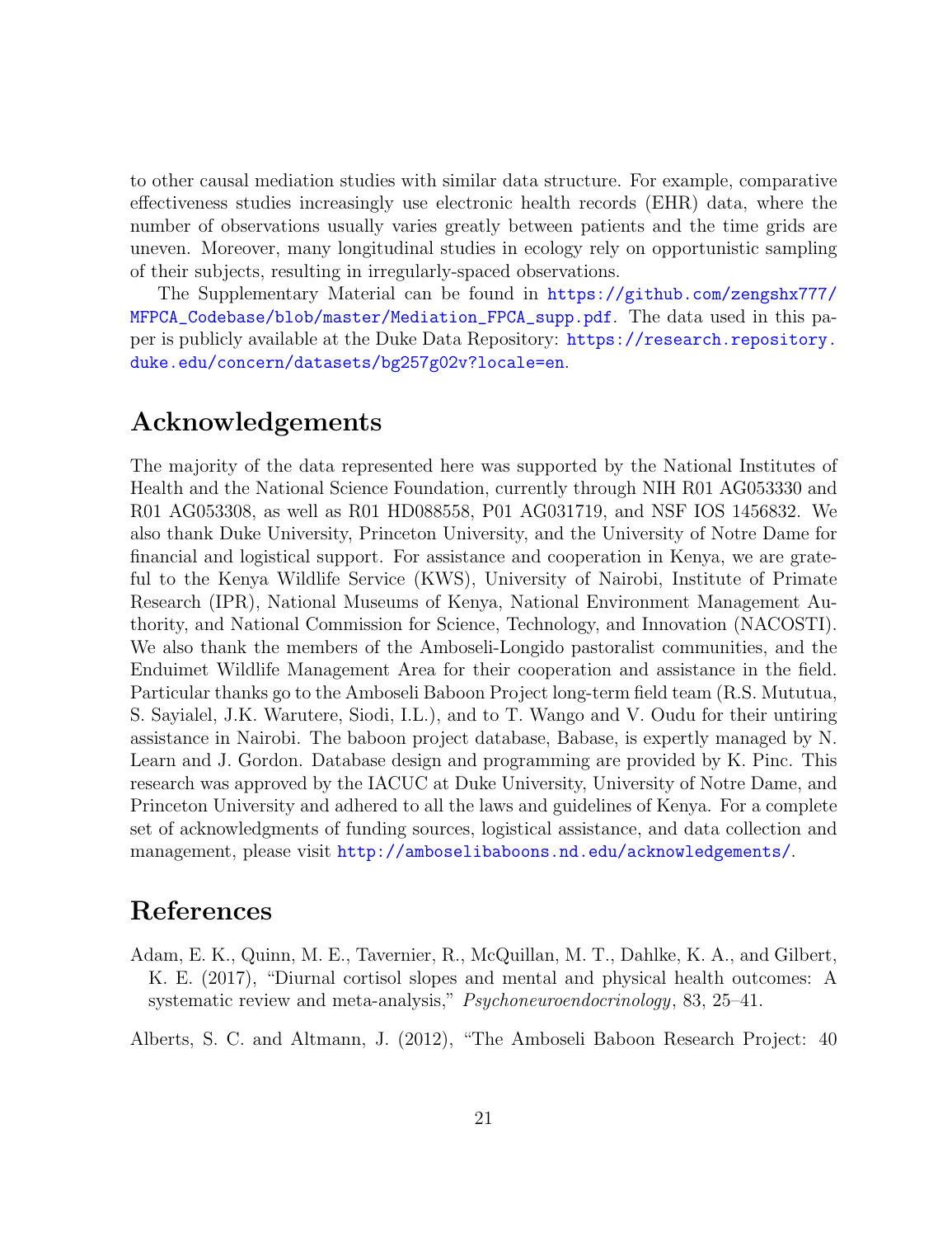years of continuity and change," in Long-term Field Studies of Primates, Springer, 261–287.

- <span id="page-21-0"></span>Baron, R. M. and Kenny, D. A. (1986), "The moderator–mediator variable distinction in social psychological research: Conceptual, strategic, and statistical considerations." Journal of Personality and Social Psychology, 51, 1173.
- <span id="page-21-4"></span>Berens, A. E., Jensen, S. K., and Nelson, C. A. (2017), "Biological embedding of childhood adversity: from physiological mechanisms to clinical implications," BMC medicine, 15, 1–12.
- <span id="page-21-8"></span>Boyce, W. T. and Hertzman, C. (2018), Early childhood health and the life course: the state of the science and proposed research priorities, Springer, Cham, 61–93.
- <span id="page-21-7"></span>Campos, F. A., Archie, E. A., Gesquiere, L. R., Tung, J., Altmann, J., and Alberts, S. C. (In Press), "Glucocorticoids predict survival in female baboons," Science Advances.
- <span id="page-21-1"></span>Daniels, M. J., Roy, J. A., Kim, C., Hogan, J. W., and Perri, M. G. (2012), "Bayesian inference for the causal effect of mediation," Biometrics, 68, 1028–1036.
- <span id="page-21-2"></span>Didelez, V. (2019a), "Defining causal mediation with a longitudinal mediator and a survival outcome," Lifetime Data Analysis, 25, 593–610.
- <span id="page-21-3"></span>— (2019b), "Defining causal mediation with a longitudinal mediator and a survival outcome," Lifetime Data Analysis, 25, 593–610.
- <span id="page-21-5"></span>Evans, G. W., Li, D., and Whipple, S. S. (2013), "Cumulative risk and child development," Psychological Bulletin, 139, 1342.
- <span id="page-21-11"></span>Fahrmeir, L. and Lang, S. (2001), "Bayesian inference for generalized additive mixed models based on Markov random field priors," Journal of the Royal Statistical Society: Series C (Applied Statistics), 50, 201–220.
- <span id="page-21-6"></span>Felitti, V. J., Anda, R. F., Nordenberg, D., Williamson, D. F., Spitz, A. M., Edwards, V., Koss, M. P., and Marks, J. S. (1998), "Relationship of childhood abuse and household dysfunction to many of the leading causes of death in adults: The adverse childhood experiences (ACE) study," American journal of preventive medicine, 14, 245–258.
- <span id="page-21-9"></span>Forastiere, L., Mattei, A., and Ding, P. (2018), "Principal ignorability in mediation analysis: through and beyond sequential ignorability," Biometrika, 105, 979–986.
- <span id="page-21-10"></span>Goldsmith, J., Greven, S., and Crainiceanu, C. (2013), "Corrected confidence bands for functional data using principal components," *Biometrics*, 69, 41–51.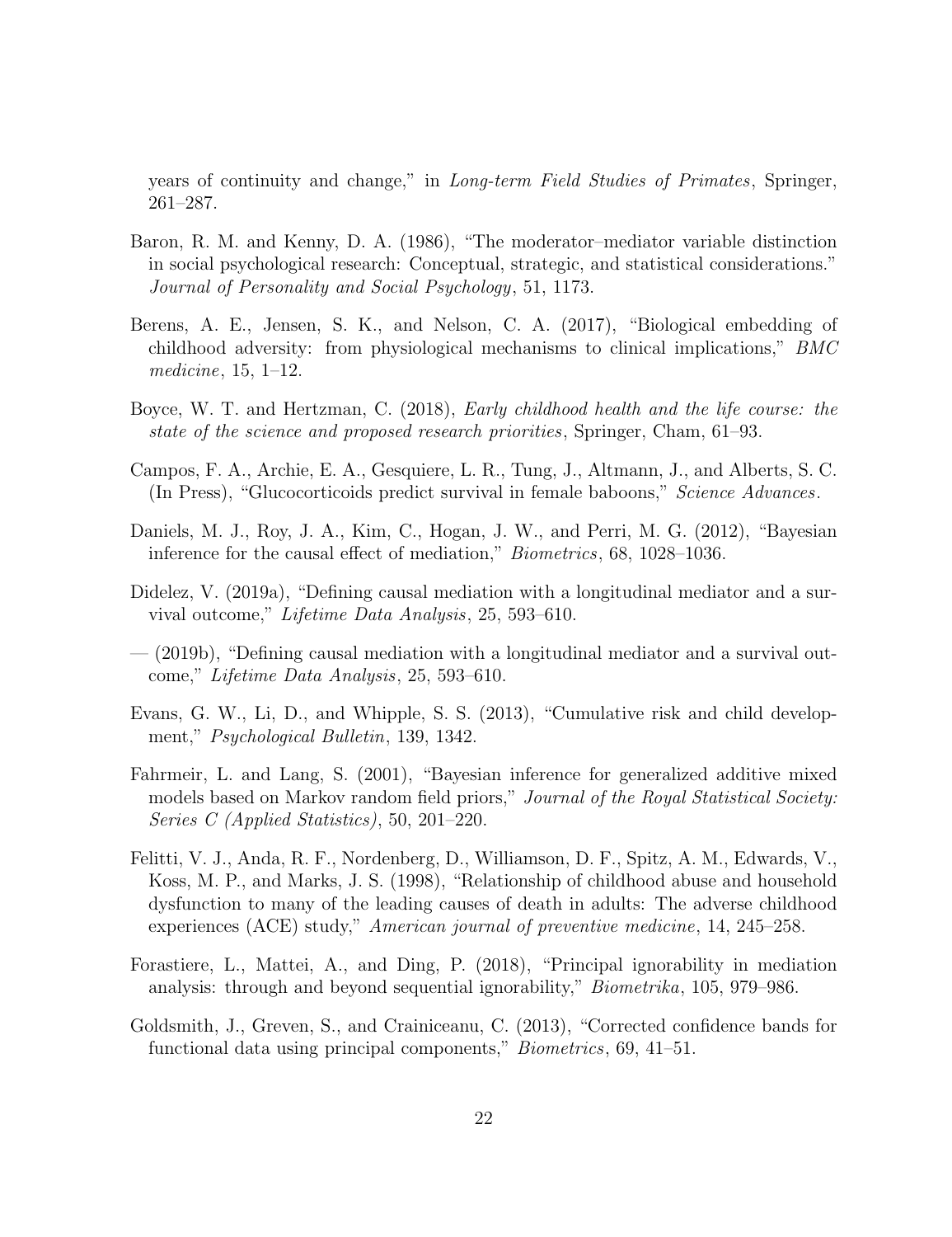- <span id="page-22-5"></span>Han, K., Hadjipantelis, P. Z., Wang, J.-L., Kramer, M. S., Yang, S., Martin, R. M., and Müller, H.-G. (2018), "Functional principal component analysis for identifying multivariate patterns and archetypes of growth, and their association with long-term cognitive development," PloS one, 13, e0207073.
- <span id="page-22-7"></span>Harris, B. N. (2019), "Stress hypothesis overload: 131 hypotheses exploring the role of stress in tradeoffs, transitions, and health," General and Comparative Endocrinology, 113355.
- <span id="page-22-6"></span>Hertzman, C. (1999), "The biological embedding of early experience and its effects on health in adulthood," Annals of the New York Academy of Sciences, 896, 85–95.
- <span id="page-22-11"></span>Huang, R., Xu, R., and Dulai, P. S. (2020), "Sensitivity analysis of treatment effect to unmeasured confounding in observational studies with survival and competing risks outcomes," Statistics in Medicine, 39, 3397–3411.
- <span id="page-22-10"></span>Ibrahim, J. G., Chen, M.-H., and Sinha, D. (2014), "Bayesian Survival Analysis," Wiley StatsRef: Statistics Reference Online.
- <span id="page-22-9"></span>Imai, K., Keele, L., and Tingley, D. (2010a), "A general approach to causal mediation analysis." Psychological Methods, 15, 309.
- <span id="page-22-0"></span>Imai, K., Keele, L., and Yamamoto, T. (2010b), "Identification, inference and sensitivity analysis for causal mediation effects," Statistical Science, 51–71.
- <span id="page-22-8"></span>Imbens, G. W. and Rubin, D. B. (2015), *Causal inference in statistics, social, and biomed*ical sciences, Cambridge University Press.
- <span id="page-22-3"></span>Jiang, C.-R. and Wang, J.-L. (2010), "Covariate adjusted functional principal components analysis for longitudinal data," The Annals of Statistics, 38, 1194–1226.
- <span id="page-22-4"></span> $-$  (2011), "Functional single index models for longitudinal data," The Annals of Statistics, 39, 362–388.
- <span id="page-22-2"></span>Kim, C., Daniels, M., Li, Y., Milbury, K., and Cohen, L. (2018), "A Bayesian semiparametric latent variable approach to causal mediation," Statistics in Medicine, 37, 1149–1161.
- <span id="page-22-1"></span>Kim, C., Daniels, M. J., Hogan, J. W., Choirat, C., and Zigler, C. M. (2019), "Bayesian methods for multiple mediators: Relating principal stratification and causal mediation in the analysis of power plant emission controls," The Annals of Applied Statistics, 13, 1927.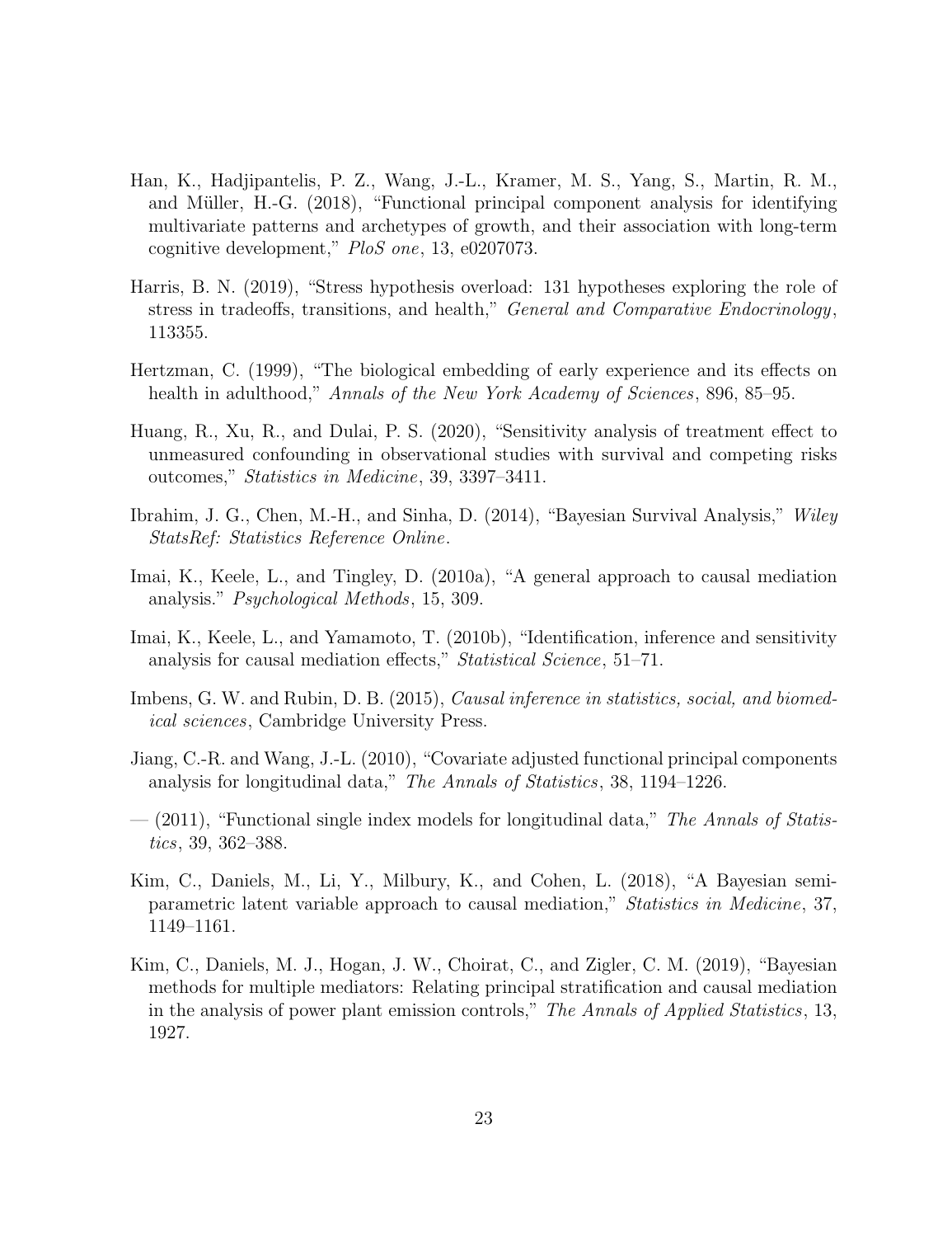- <span id="page-23-3"></span>Kim, C., Daniels, M. J., Marcus, B. H., and Roy, J. A. (2017), "A framework for Bayesian nonparametric inference for causal effects of mediation," Biometrics, 73, 401–409.
- <span id="page-23-6"></span>Kowal, D. R. and Bourgeois, D. C. (2020), "Bayesian Function-on-Scalars Regression for High-Dimensional Data," Journal of Computational and Graphical Statistics, 29, 629–638.
- <span id="page-23-5"></span>Lachin, J. M. (2016), "Fallacies of last observation carried forward analyses," *Clinical* trials, 13, 161–168.
- <span id="page-23-7"></span>Lange, T., Vansteelandt, S., and Bekaert, M. (2012), "A simple unified approach for estimating natural direct and indirect effects," American Journal of Epidemiology, 176, 190–195.
- <span id="page-23-9"></span>Levy, E. J., Gesquiere, L. R., McLean, E., Franz, M., Warutere, J. K., Sayialel, S. N., Mututua, R. S., Wango, T. L., Oudu, V. K., and Altmann, J. (2020), "Higher dominance rank is associated with lower glucocorticoids in wild female baboons: A rank metric comparison," *Hormones and Behavior*, 125, 104826.
- <span id="page-23-4"></span>Lin, S.-H., Young, J., Logan, R., Tchetgen Tchetgen, E. J., and VanderWeele, T. J. (2017a), "Parametric mediational g-formula approach to mediation analysis with timevarying exposures, mediators, and confounders," Epidemiology (Cambridge, Mass.), 28, 266.
- <span id="page-23-8"></span>Lin, S.-H., Young, J. G., Logan, R., and VanderWeele, T. J. (2017b), "Mediation analysis for a survival outcome with time-varying exposures, mediators, and confounders," Statistics in Medicine, 36, 4153–4166.
- <span id="page-23-2"></span>Lindquist, M. A. (2012), "Functional causal mediation analysis with an application to brain connectivity," Journal of the American Statistical Association, 107, 1297–1309.
- <span id="page-23-1"></span>Lindquist, M. A. and Sobel, M. E. (2011), "Graphical models, potential outcomes and causal inference: Comment on Ramsey, Spirtes and Glymour," NeuroImage, 57, 334– 336.
- <span id="page-23-10"></span>Lok, J. J. (2016), "Defining and estimating causal direct and indirect effects when setting the mediator to specific values is not feasible," Statistics in Medicine, 35, 4008–4020.
- <span id="page-23-11"></span>Lok, J. J. and Bosch, R. J. (2021), "Causal Organic Indirect and Direct Effects: Closer to the Original Approach to Mediation Analysis, with a Product Method for Binary Mediators," Epidemiology.
- <span id="page-23-0"></span>MacKinnon, D. (2012), Introduction to statistical mediation analysis, Routledge.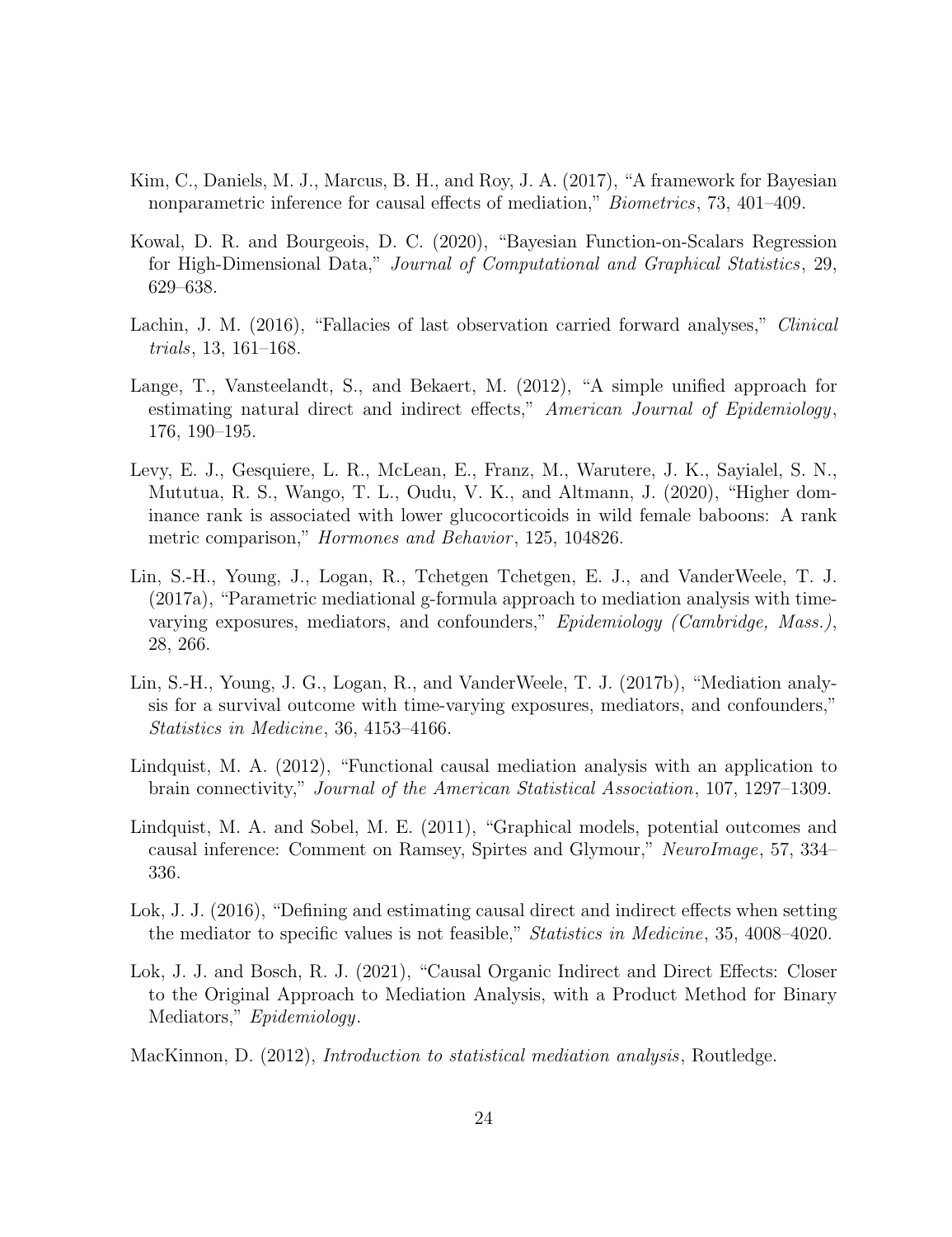- <span id="page-24-10"></span>Markham, A. C., Gesquiere, L. R., Alberts, S. C., and Altmann, J. (2015), "Optimal group size in a highly social mammal," Proceedings of the National Academy of Sciences, 112, 14882–14887.
- <span id="page-24-7"></span>Miller, G. E., Chen, E., Fok, A. K., Walker, H., Lim, A., Nicholls, E. F., Cole, S., and Kobor, M. S. (2009), "Low early-life social class leaves a biological residue manifested by decreased glucocorticoid and increased proinflammatory signaling," Proceedings of the National Academy of Sciences, 106, 14716–14721.
- <span id="page-24-8"></span>Miller, G. E., Chen, E., and Parker, K. J. (2011), "Psychological stress in childhood and susceptibility to the chronic diseases of aging: moving toward a model of behavioral and biological mechanisms," Psychological Bulletin, 137, 959.
- <span id="page-24-0"></span>Neyman, J. (1923), "On the application of probability theory to agricultural experiments. Essay on principles. Section 9 (translated)." Statistical Science, 465–480.
- <span id="page-24-3"></span>Nguyen, T. Q., Schmid, I., and Stuart, E. A. (2020), "Clarifying causal mediation analysis for the applied researcher: Defining effects based on what we want to learn," Psychological Methods, in press.
- <span id="page-24-2"></span>Pearl, J. (2001), "Direct and indirect effects," in Proceedings of the Seventeenth Conference on Uncertainty in Artificial Intelligence, Morgan Kaufmann Publishers Inc., 411–420.
- <span id="page-24-9"></span>Petruccelli, K., Davis, J., and Berman, T. (2019), "Adverse childhood experiences and associated health outcomes: A systematic review and meta-analysis," Child abuse  $\mathcal{C}$ neglect, 97, 104127.
- <span id="page-24-5"></span>Ramsay, J. and Silverman, B. (2005), "Functional Data Analysis," .
- <span id="page-24-6"></span>Robins, J. (1986), "A new approach to causal inference in mortality studies with a sustained exposure period—application to control of the healthy worker survivor effect," Mathematical modelling, 7, 1393–1512.
- <span id="page-24-11"></span>Robins, J. M. and Finkelstein, D. M. (2000), "Correcting for noncompliance and dependent censoring in an AIDS clinical trial with inverse probability of censoring weighted (IPCW) log-rank tests," Biometrics, 56, 779–788.
- <span id="page-24-1"></span>Robins, J. M. and Greenland, S. (1992), "Identifiability and exchangeability for direct and indirect effects," Epidemiology, 143–155.
- <span id="page-24-4"></span>Robins, J. M., Hernan, M. A., and Brumback, B. (2000), "Marginal Structural Models and Causal Inference in Epidemiology," Epidemiology, 11.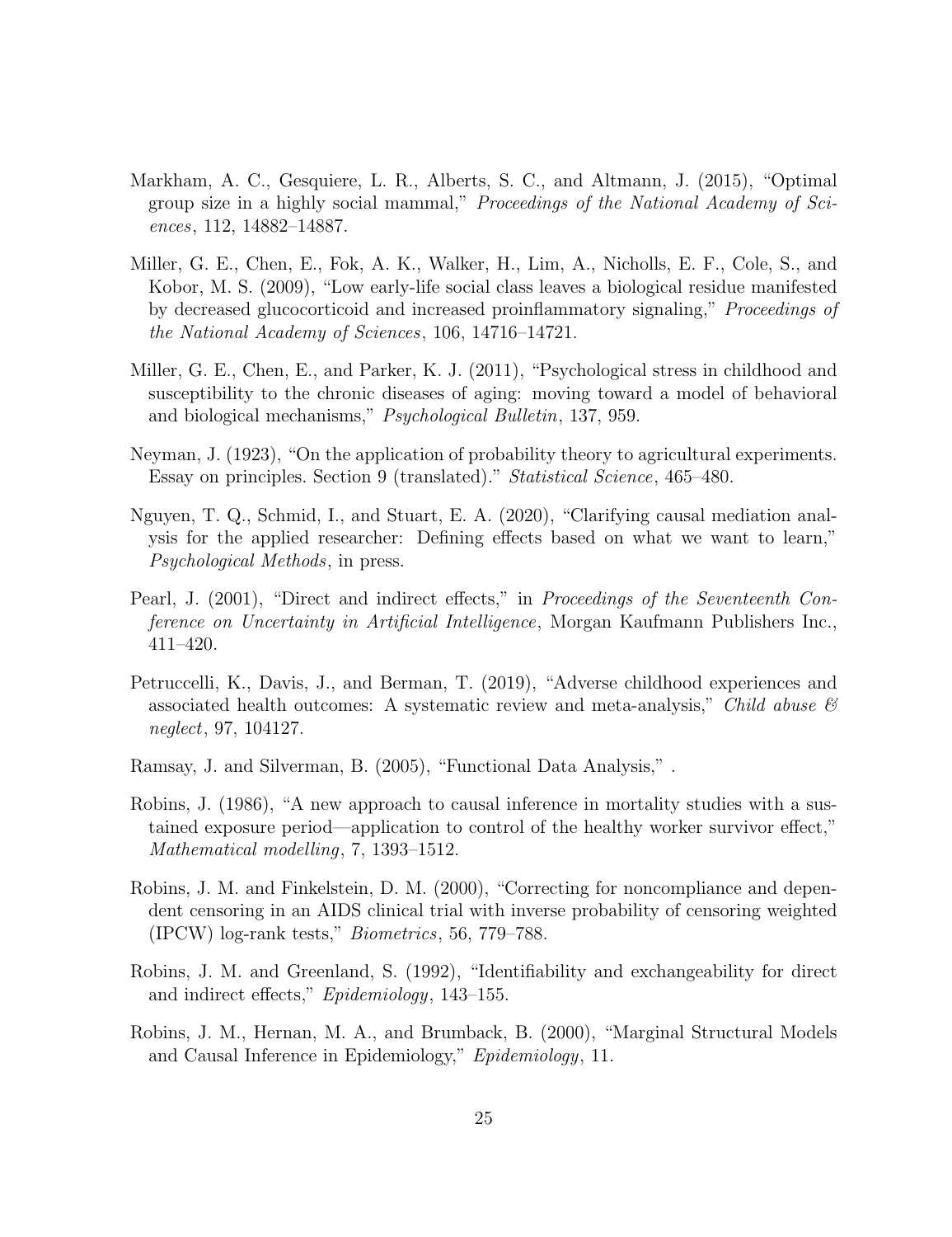- <span id="page-25-12"></span>Rosenbaum, S., Zeng, S., Campos, F., Gesquiere, L., Altmann, J., Alberts, S., Li, F., and Archie, E. (2020), "Social bonds do not mediate the relationship between early adversity and adult glucocorticoids in wild baboons," Proceedings of the National Academy of Sciences, in press.
- <span id="page-25-6"></span>Roth, D. L. and MacKinnon, D. P. (2012), "Mediation analysis with longitudinal data," Longitudinal data analysis: A practical guide for researchers in aging, health, and social sciences, 181–216.
- <span id="page-25-0"></span>Rubin, D. B. (1974), "Estimating causal effects of treatments in randomized and nonrandomized studies," Journal of Educational Psychology, 66, 688.
- <span id="page-25-8"></span>Saha, C. and Jones, M. P. (2009), "Bias in the last observation carried forward method under informative dropout," Journal of Statistical Planning and Inference, 139, 246– 255.
- <span id="page-25-10"></span>Schoenle, L. A., Zimmer, C., Miller, E. T., and Vitousek, M. N. (2021), "Does variation in glucocorticoid concentrations predict fitness? A phylogenetic meta-analysis," General and Comparative Endocrinology, 300, 113611.
- <span id="page-25-1"></span>Sobel, M. E. (2008), "Identification of causal parameters in randomized studies with mediating variables," Journal of Educational and Behavioral Statistics, 33, 230–251.
- <span id="page-25-2"></span>Tchetgen Tchetgen, E. J. and Shpitser, I. (2012), "Semiparametric theory for causal mediation analysis: efficiency bounds, multiple robustness, and sensitivity analysis," Annals of Statistics, 40, 1816.
- <span id="page-25-11"></span>Tung, J., Archie, E. A., Altmann, J., and Alberts, S. C. (2016), "Cumulative early life adversity predicts longevity in wild baboons," Nature Communications, 7, 1–7.
- <span id="page-25-5"></span>van der Laan, M. J. and Petersen, M. L. (2008), "Direct effect models," The International Journal of Biostatistics, 4.
- <span id="page-25-4"></span>VanderWeele, T. (2015), Explanation in causal inference: methods for mediation and interaction, Oxford University Press.
- <span id="page-25-9"></span>VanderWeele, T. J. (2011), "Causal mediation analysis with survival data," Epidemiology (Cambridge, Mass.), 22, 582.
- <span id="page-25-3"></span> $-$  (2016), "Mediation analysis: a practitioner's guide," Annual Review of Public Health, 37, 17–32.
- <span id="page-25-7"></span>VanderWeele, T. J. and Tchetgen Tchetgen, E. J. (2017), "Mediation analysis with time varying exposures and mediators," Journal of the Royal Statistical Society: Series B (Statistical Methodology), 79, 917–938.